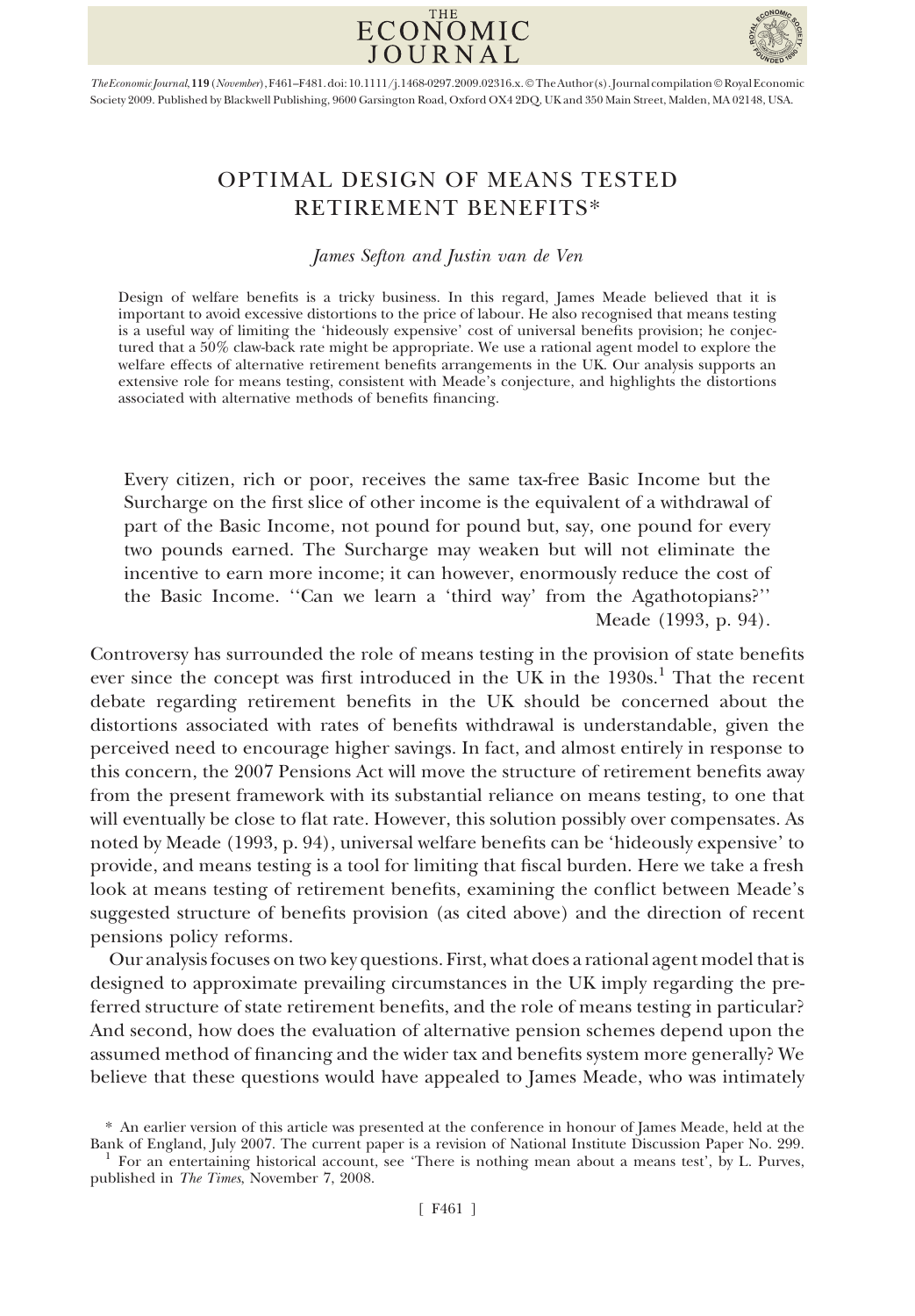concerned with the design of the welfare state. But more than that, these questions are now of growing concern in the wake of the on-going global economic crisis, which has placed both public and private finances under unforeseen strain, creating uncertainty over existing plans for funding future retirement incomes.<sup>2</sup>

We explore these issues in the spirit of the optimal tax literature, following the seminal paper by Mirrlees (1971). Our basic economic unit is the household, with preferences modelled by a standard intertemporal utility function. Household savings and work decisions are considered to be made to maximise expected lifetime utility, given preferences, circumstances and beliefs regarding the future. Importantly, our analytical framework includes uncertainty over future labour incomes, which – given the assumption of risk aversion – has an important influence on preferences regarding the size and structure of the welfare state. We carefully calibrate our framework to reflect the existing tax and benefits structure, and to statistics estimated from UK survey data. We use the calibrated framework to explore the implications of alternative retirement benefits arrangements, taking the remainder of the tax and benefits system as given. In this way, we constrain ourselves to the mandate of the Pensions Commission, which delivered the recommendations upon which the recent Pensions Acts are based (see Pensions Commission, 2005, for details). We assess the implications of alternative pension arrangements in terms of aggregate savings, aggregate labour supply and household welfare.

Our analysis produces answers to both of the questions that we pose above. First, given the current tax and benefits system, we find a strict preference for means testing over universal benefits provision. This finding is consistent with the recommendation made by Meade (1993). We find very little evidence that a 50% marginal tax rate on the first tranche of pension income would represent a strong disincentive to private savings for retirement. It does, however, substantially reduce the cost of public pension provision. In fact – in striking contrast to much of the contemporary pensions debate in the UK – we find that a sizeable universal basic pension crowds out private savings, due to the accompanying income effect.

Second, our results highlight the fact that it is impossible to divorce analysis of pension benefits from the structure of the wider tax and benefits system. Put another way, the choice of the pension system is necessarily conditional on the remainder of the redistributive system. For example, if the wider tax and benefits system is only weakly redistributive, then this will be balanced by a desire for greater redistribution in the pension system and *vice versa*. Our analysis suggests a strong demand for greater social insurance; increasing the targeting of pension benefits raises expected lifetime utility. This finding is relevant, given the current crisis, as it suggests alternative options that the government might consider if it wishes to reduce its fiscal

<sup>2</sup> Public sector net borrowing requirements (PSNBR) are forecast to rise to 8% of GDP in 2009–10, with public debt rising to 57% of GDP by 2012 – and these forecasts assume that the government sticks to its ambitious target of reining in the PSNBR within 3 years, HM Treasury (2008). Equally private pension provision is under similar pressures – in the 10 months to January 2009, the aggregate deficit of private sector defined benefit (DB) pension funds has grown from £67bn to £190bn (Pension Protection Fund, 2009). Existing pension policy reforms are forecast to increase expenditure on state pensions by around 2.6% of GDP by 2050, despite a rise in the state retirement age from 65 to 68, DWP (2006).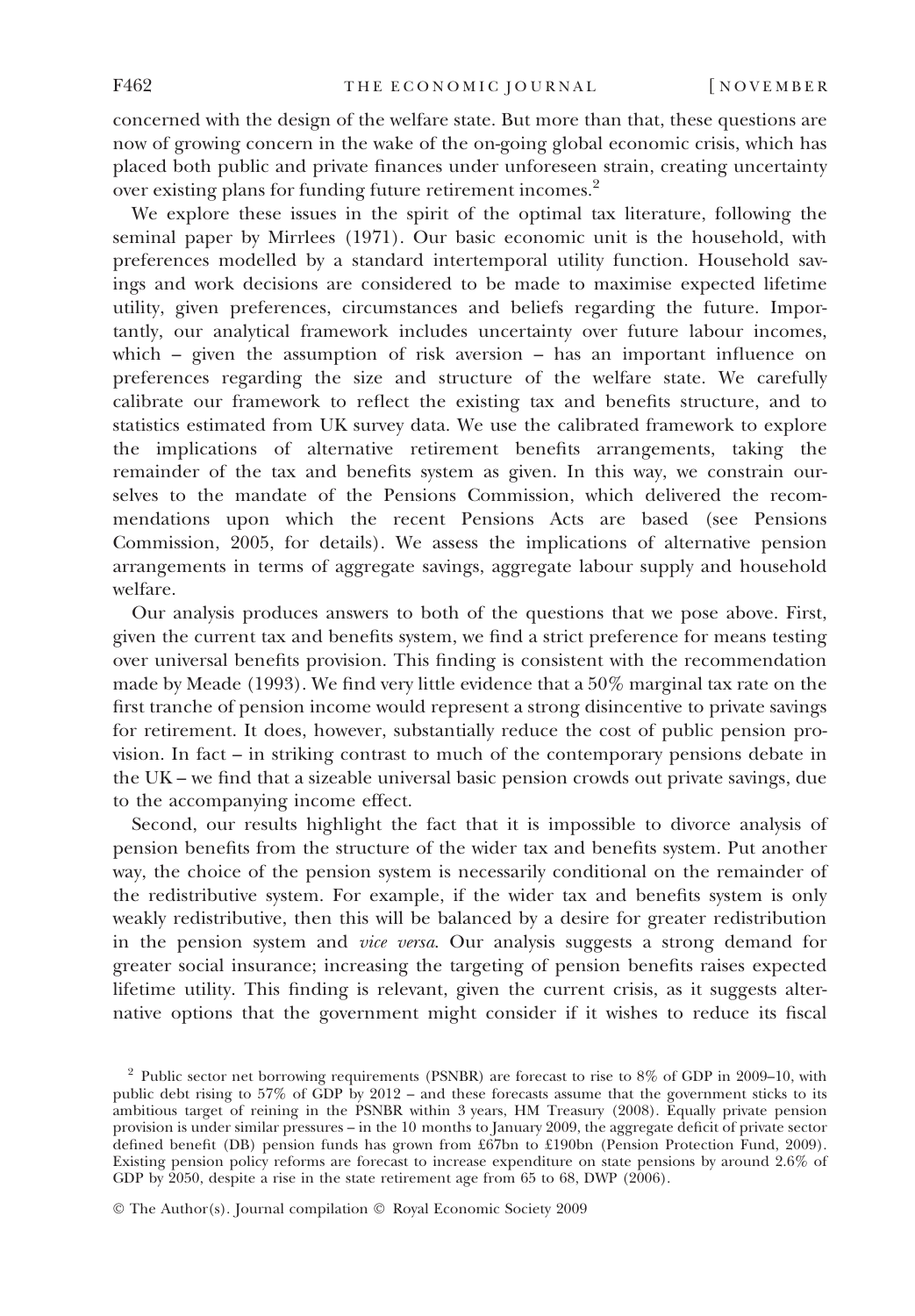deficit. It could cut expenditure by increasing the targeting of pension benefits, or alternatively it could raise revenue by increasing the progressivity of the income tax system. An implication of this second option – seen through the lens of our analytical framework – would be to enhance popular support for a universal basic pension, consistent with current legislation.

The article is structured as follows. Section 1 begins with a brief review of the considerations that underlie the analytical framework that is used to conduct our analysis. We then describe the analytical approach that we adopt, followed by a description of the results obtained. Section 4 concludes.

### 1. The Analytical Context

Means testing of pension benefits can be interpreted as a form of non-linear capital income taxation, because it reduces the effective return to private retirement savings for people who remain eligible for benefits, relative to those who are not. Banks and Diamond (2008) summarise the current literature on the design of capital income taxes. They take as their starting point the Atkinson and Stiglitz (1976) theorem, which states that, if

- (i) there is no uncertainty,
- (ii) people do not face liquidity constraints,
- $(iii)$  there are no restrictions on the way in which labour income can be taxed,
- (iv) preferences are separable between consumption and leisure, and
- (v) all consumers have the same preferences,

then there is no role for (non-linear) capital income taxes in the design of an optimal tax system. The intuition behind this result is that, if preferences on consumption are identical and separable from labour, non-linear capital income taxes impose a wedge between the marginal rates of substitution and transformation. This results in a loss of efficiency, without any offsetting redistributive gain. In such an economy, taxes are levied on labour income and there is no role for taxing pension income. However, many of these assumptions are unlikely to hold in practice, and it is interesting to consider the likely implications of relaxing each one in turn.

- 1 The assumption of no uncertainty is clearly at odds with the practical reality, where decisions regarding saving for retirement must usually be made well before an individual can be certain about their financial circumstances in old age. Banks and Diamond (2008) argue that uncertainty in future labour income increases the desire for some form of capital taxation. This is because capital taxation can increase the cost of intertemporal consumption smoothing for people with positive wage surprises, thereby increasing incentives to provide labour.
- 2 Borrowing constraints are likely to have an influence on policy design that is very similar to that described for uncertainty. This is because such constraints tend to imply that people on lower incomes – who are more likely to encounter constraints on borrowing – have shorter planning horizons than those on higher incomes.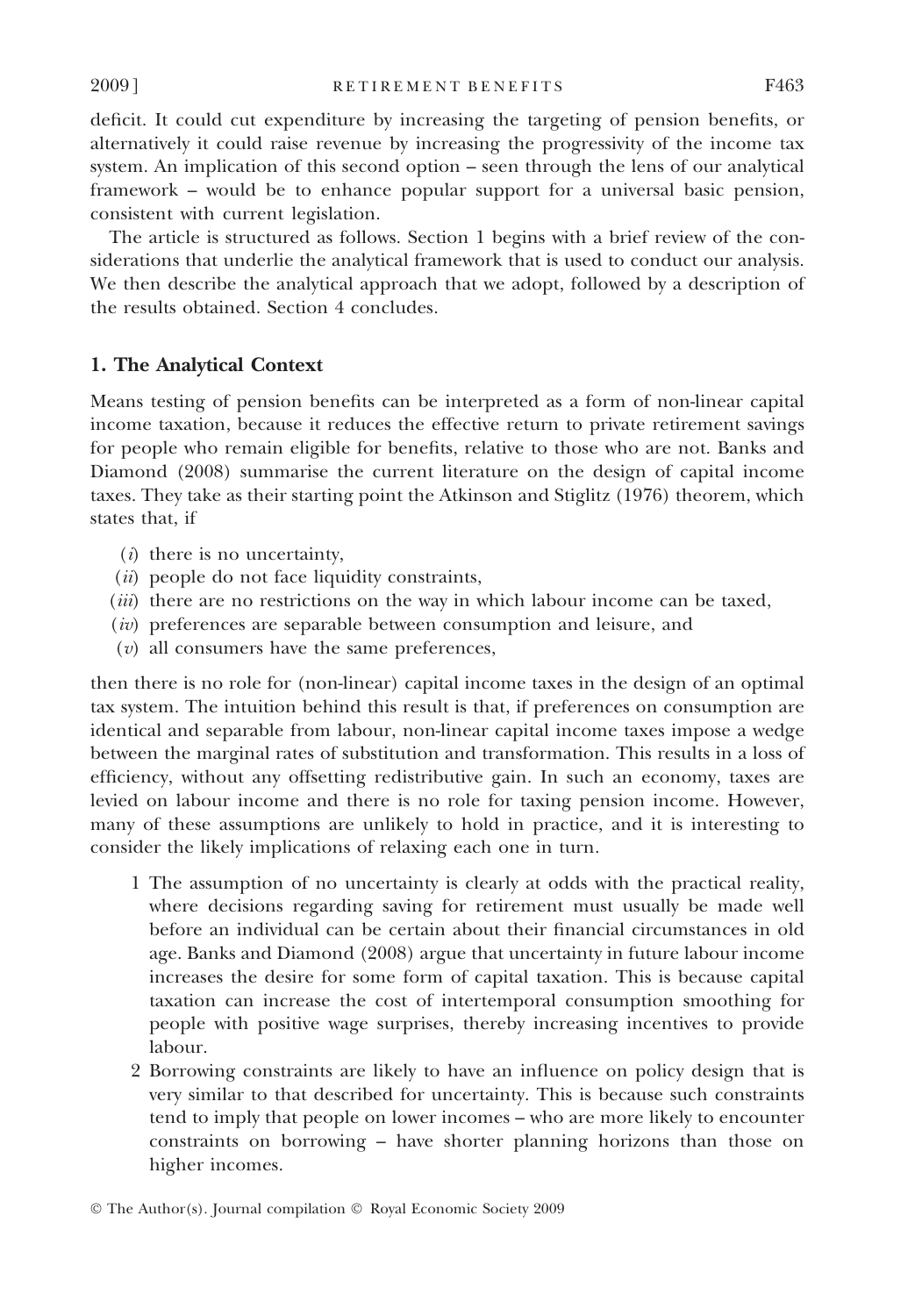- 3 Although a completely open choice of tax and benefits arrangements might be desirable, it is rarely possible in practice.
- 4 Econometric studies by Browning and Meghir (1991) and Ziliak and Kniesner (2005) have found that the assumption of additive separability of consumption and leisure in utility is strongly rejected by the data. Similarly Banks et al. (1998) observe a significant fall in mean household consumption at retirement in UK data, and estimate that a large proportion of this fall can be explained by the substitution of leisure (or home production) for consumption goods – a proposition that is at odds with the separability of preferences. It follows from Atkinson and Stiglitz (1976, equation 21)<sup>3</sup> that later consumption be taxed more heavily, providing a role for capital income taxation.
- 5 Saez (2002) assumes that those on high incomes have a greater propensity to save (lower discount rates) than those on lower incomes and finds a significant role for capital income taxes.

The analytical framework that we assume is informed by the above observations. Our analysis is structured to explicitly account for the effects on behaviour and welfare of uncertainty over future wages and longevity. We base our analysis on a structural model of behaviour, so that it is possible to resolve incentive effects, subject to both uncertainty and borrowing constraints. In selecting the wider tax and benefits context with which to conduct our analysis, we have been guided by the terms of reference of the Pensions Commission, as is discussed at length in the following subsection. And the preferences that we assume for analysis do not impose additive separability between consumption and leisure, consistent with empirical findings. In contrast to the analysis of Saez (2002), however, we assume – like most of the related literature – that preferences are the same throughout the population.

The importance that is attached to uncertainty relates this study to the optimal tax literature that is concerned with the social insurance–efficiency trade-off, rather than the larger literature that is concerned with the equity-efficiency trade-off.<sup>4</sup> In the social insurance-efficiency context, taxation serves the role of hedging individuals against some form of uninsurable risk. As noted by Varian (1980, p. 51), 'The motive for redistribution here is not a desire for equity per se, but rather a desire for social insurance' (emphasis in the original). A methodological advantage of this approach is that it makes inter-personal welfare comparisons – and the exogenous specification of a social welfare function – unnecessary.

Focusing upon the social insurance–efficiency trade-off has generally been found to result in higher marginal rates of taxation than those reported in the equity–efficiency literature and to provide a motive for a progressive rate structure. Regarding some of the technicalities of the approach, Varian (1980) and Low and Maldoom (2004)

<sup>&</sup>lt;sup>3</sup> Given our specification of preferences, this result can be derived by substituting in for the marginal utilities in (21). The resulting expression for the taxes on later consumption relative to earlier consumption

 $4$  The literature that explores optimal taxation in the context of uncertainty stems from Mirrlees (1974). Examples from the literature include Diamond and Mirrlees (1978), Varian (1980), Tuomala (1984), Low and Maldoom (2004) and Pirttilä and Tuomala (2007).

<sup>©</sup> The Author(s). Journal compilation © Royal Economic Society 2009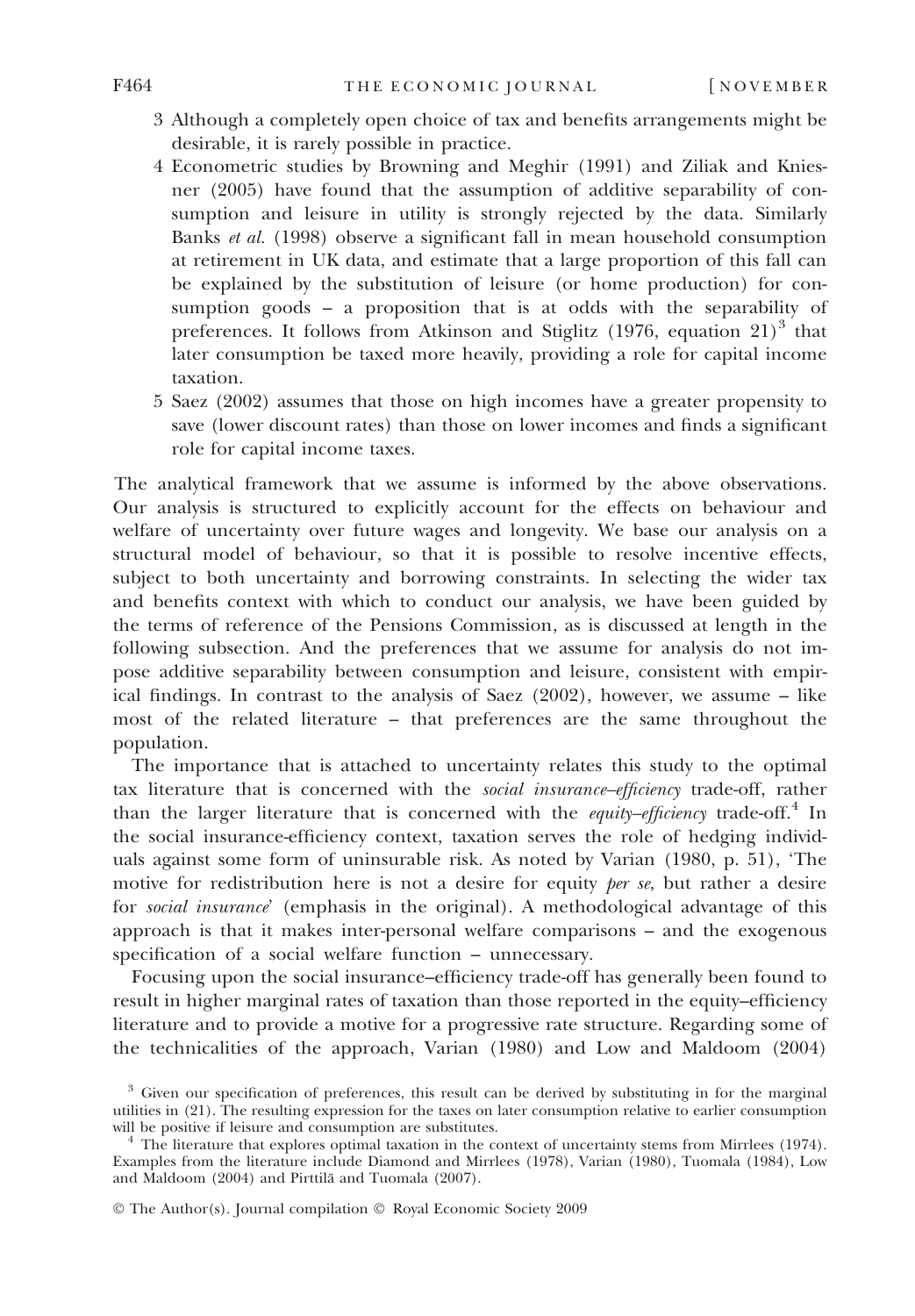suggest that the optimal progressivity of the tax structure is increasing in risk aversion and uncertainty, and decreasing in prudence.<sup>5</sup> The first of these effects is intuitive enough. On the negative relation between prudence and preferences for progressivity, we note that both Varian (1980) and Low and Maldoom (2004) consider analytical contexts in which precautionary behavioural responses tend to augment the tax base, and Low and Maldoom (2004) cite this as the driving mechanism behind the result. In the context of intertemporal consumption and labour supply decisions, however, it is not clear that this relationship between prudence and the tax base will continue to hold. Attanasio et al. (2005), for example, report that precautionary behaviour tends to motivate increased labour supply and saving at the beginning of the working lifetime, and earlier retirement. If the tax base is more sensitive to variations in labour supply later in life, then the results of Attanasio et al.  $(2005)$  suggest that prudence may actually reduce the tax base, with consequences for the welfare maximising design of taxation. Although we do not explore this issue further here, it is an effect that would appear to warrant further research.

The policy debate accompanying recent reforms has raised a number of additional considerations that may be of practical importance but are beyond the scope of the current study. One of the most frequently cited is that means tested benefits tend to suffer from poor rates of take-up – potentially due to a social stigma that is attached to their receipt – and therefore fail to provide assistance to those that they are designed to help. Furthermore, as Atkinson (1996, p. 68) states, means testing is most naturally adapted for application to benefits that are provided at the family or household level, which runs counter to the political trend toward welfare provision at the level of the individual. Finally it is argued that means testing encourages tax-evasion, setting 'the interest and the duty of individuals at variance', Slemrod (2007). To the extent that these concerns are important, our analysis will overstate the case in favour of means tested retirement benefits.

# 2. The Analytical Approach

The policies that are explored were chosen to reflect the contemporary debate regarding the structure of retirement benefits in the UK. This Section begins by describing the policies with which we are concerned, placing them in context of contemporary reforms to the retirement benefits system. We then describe details of the structural framework that we use to evaluate and compare alternative policy counterfactuals.

#### 2.1. A Decade of Pension Reform

It has been a declared objective of recent government policy in the UK to improve the living standards of poorer pensioners.

<sup>&</sup>lt;sup>5</sup> Risk aversion is defined in the usual way  $(-u''/u')$ . Preferences are described as exhibiting 'prudence' if the sign on the third derivative is positive  $(u''' > 0)$ , which implies decreasing risk aversion with consumption. In the context of additively separable utility, Leland (1968) proves that individuals will only undertake precautionary saving if their preferences exhibit prudence.

<sup>©</sup> The Author(s). Journal compilation © Royal Economic Society 2009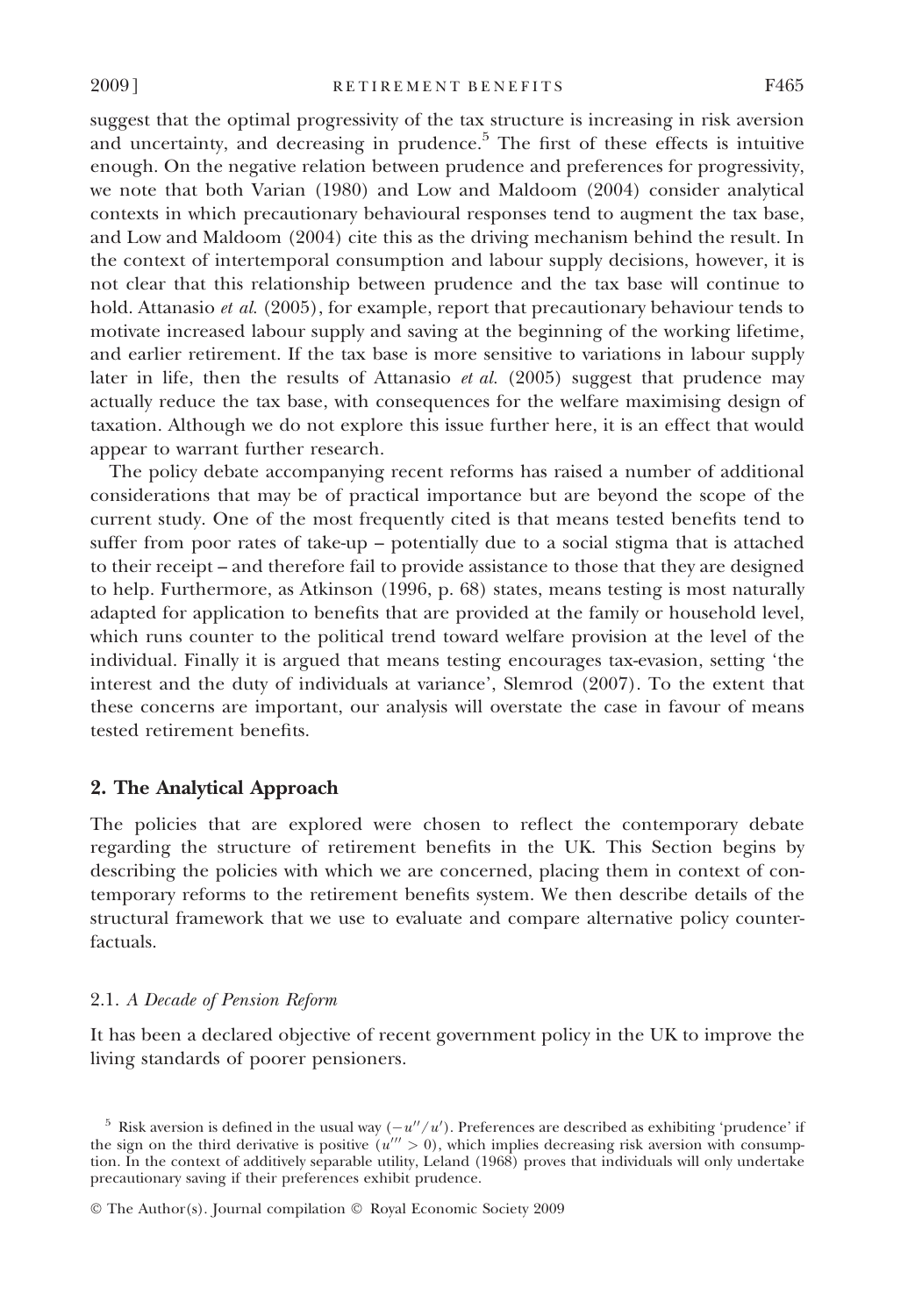# The Government's first priority has been to help those in greatest need. ...Too many pensioners have not shared in the rising prosperity of the country. HM Treasury (2001, Section 5.42: Tackling Pensioner Poverty)

In context of rising life expectancy and falling birth rates, however, the government has also been concerned to encourage 'tomorrow's pensioners to save for their retirement', Department for Work and Pensions  $(2002a)$ . To this end, the government have introduced a series of policy initiatives that have significantly altered retirement benefits provision during the last decade. These initiatives reveal considerable uncertainty about how to achieve the dual objectives of social and private provision for retirement. To illustrate the degree of uncertainty, we shall briefly contrast the various initiatives that have been employed.

In 1998, a single adult aged 65 or over in the UK, and with a full work history, was eligible to a flat rate benefit (the basic pension), equal to £64.70 per week, 21% of the median wage of all full-time employees (Table 34 of the Labour Force Survey (LFS) Quarterly Supplement, Office for National Statistics). In addition, they were eligible to a means tested benefit (income support) equal to £5.75 per week. This means tested benefit was subject to a 100% withdrawal rate, so that it was reduced by £1 for every £1 of private income until it was exhausted. At that time, the recently elected labour government set about expanding the role of the means testing in the provision of retirement benefits (re-branding income support to retirees as the Minimum Income Guarantee). Between 1998 and  $2003$  – while the flat rate benefit as a percentage of the median full-time wage was approximately constant – the surplus of the means tested benefit measured as a percentage of the flat rate benefit increased from 9% to 32% for single retirees, and from 6% to 26% for retired couples. Over this period, opposition to means testing of retirement benefits gathered momentum, primarily focusing upon the argument that means testing discouraged individuals to save for their retirement.<sup>6</sup> This prompted the government, in October 2003, to reduce the withdrawal rate on means tested retirement benefits from 100% to 40% (re-branding the Minimum Income Guarantee as the Pension Credit). Nevertheless, the value of means tested benefits has continued to grow, so that they are now worth an additional 37% on top of the flat rate benefit to single retirees and an additional 31% to retired couples at the time of writing (April 2008).

A parallel set of reforms concerns the question of earnings-related benefits; see Hills (2003) for a review. Originally both contributions and benefits were independent of employment earnings. In 1961 earnings-related contributions and benefits were introduced for the first time, with the Graduated Pension Scheme financed by Graduated Contributions. This was replaced by the State Earnings Related Pension Scheme (SERPS) from 1978. In April 2002 the government reformed SERPS, which thereafter became known as the State Second Pension (S2P). This last reform partly reversed the general trend towards earnings related benefits.

<sup>6</sup> For example, Mary Francis, Director General of the Association of British Insurers stated 'Our concern is that as means testing is extended ... too many people will conclude that it doesn't pay to save' (March 2003, ABI Press Release). Similarly, Frank Field, Minister for Welfare Reform 1997–8 stated that ''the Government's ... emphasis on means tests now seems misplaced. It is quite clear that the message has gone out ... that savings can damage their retirement income'' (Hansard, 4th June 2003).

<sup>©</sup> The Author(s). Journal compilation © Royal Economic Society 2009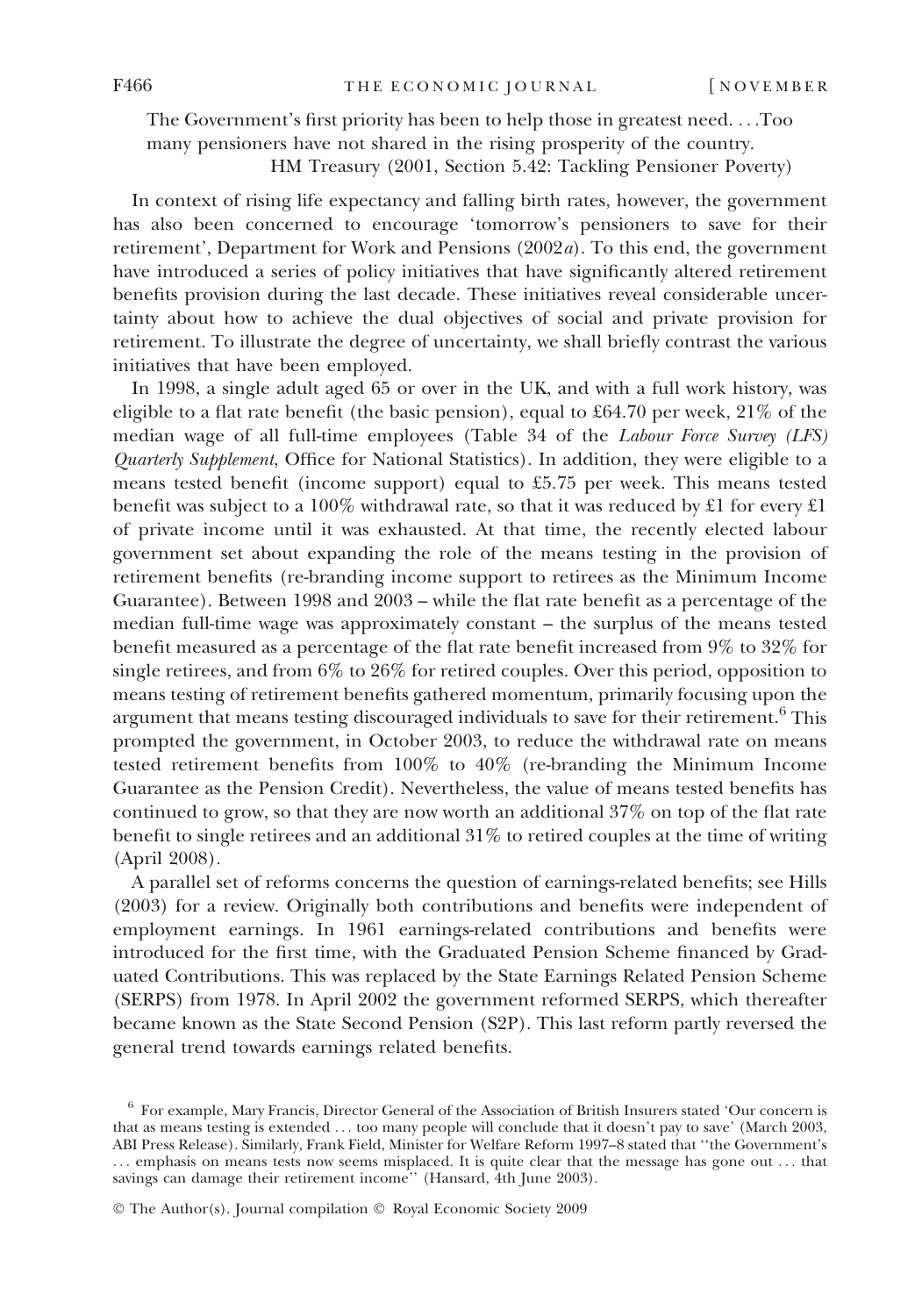However, the government was concerned about both the prospective costs of state pensions and the problems that were starting to emerge with private-sector pension schemes. As a response to these concerns, in 2002 it established the Pensions Commission led by Adair Turner to carry out an exhaustive review of the United Kingdom pensions system. The final report of that Commission was published in April 2006 and the recommendations were largely implemented in the 2007 and 2008 Pensions Acts. Based on the Pensions Commission's premise that means testing discourages private saving, these Acts will eventually establish a flat rate benefit (but with graduated contribution rates) that is greater in value than the thresholds associated with means tested benefits, effectively doing away with means testing entirely. These reforms consequently reverse policy changes implemented in the late 1990s, re-establishing a retirement benefits system that is both flat-rate and relatively generous.

#### 2.2. Analysis of Means Testing

We work from the structure of pensions as it was in April 2003 to explore the desirability of means testing and thus whether the Pensions Commission was correct to propose a move to flat-rate benefits, or whether Meade's alternative would offer a better way of supporting incomes in old age. We carry out our analysis using a dynamic stochastic partial equilibrium model of the UK economy and assess different pension frameworks in the light of their effects on the expected life-time utility of people as calculated at the time that they enter the labour market. We begin by describing briefly the model that we use and then set out the framework in which we conduct our analysis. The model is described more fully in the Appendix with a complete specification provided in Sefton et al. (2008).

# 2.2.1. A behavioural model of the United Kingdom economy

Our results are derived using a dynamic stochastic partial equilibrium (DSPE) model of the UK economy. The model is dynamic in the sense that households are forward looking and plan their consumption and labour supply decisions for the rest of their respective lives; stochastic in the sense that households face uncertainty about both their future income and longevity; and partial equilibrium in the sense that we treat the UK as a small open economy, where the aggregate wage level and interest rates are set by the world economy.

Our unit of analysis is the household, which is assumed to have a maximum economic life of 90 years that are designed to span the age band from 20 to 110. Households are considered to be familiar with their economic environment; that is, they are considered to know their current wage and the dynamic process governing intertemporal wage variation, they understand the tax and benefit system (the function describing take-home income as a function of their pre-tax wage, demographics and capital income) and know the risk-free interest rate. They are also assumed to know their age dependant probabilities of death but not their actual date of death. Households are assumed to die when all adult members are deceased. We abstract from household demographics, assuming that the intertemporal evolution of marriage and child rearing are both certain and understood.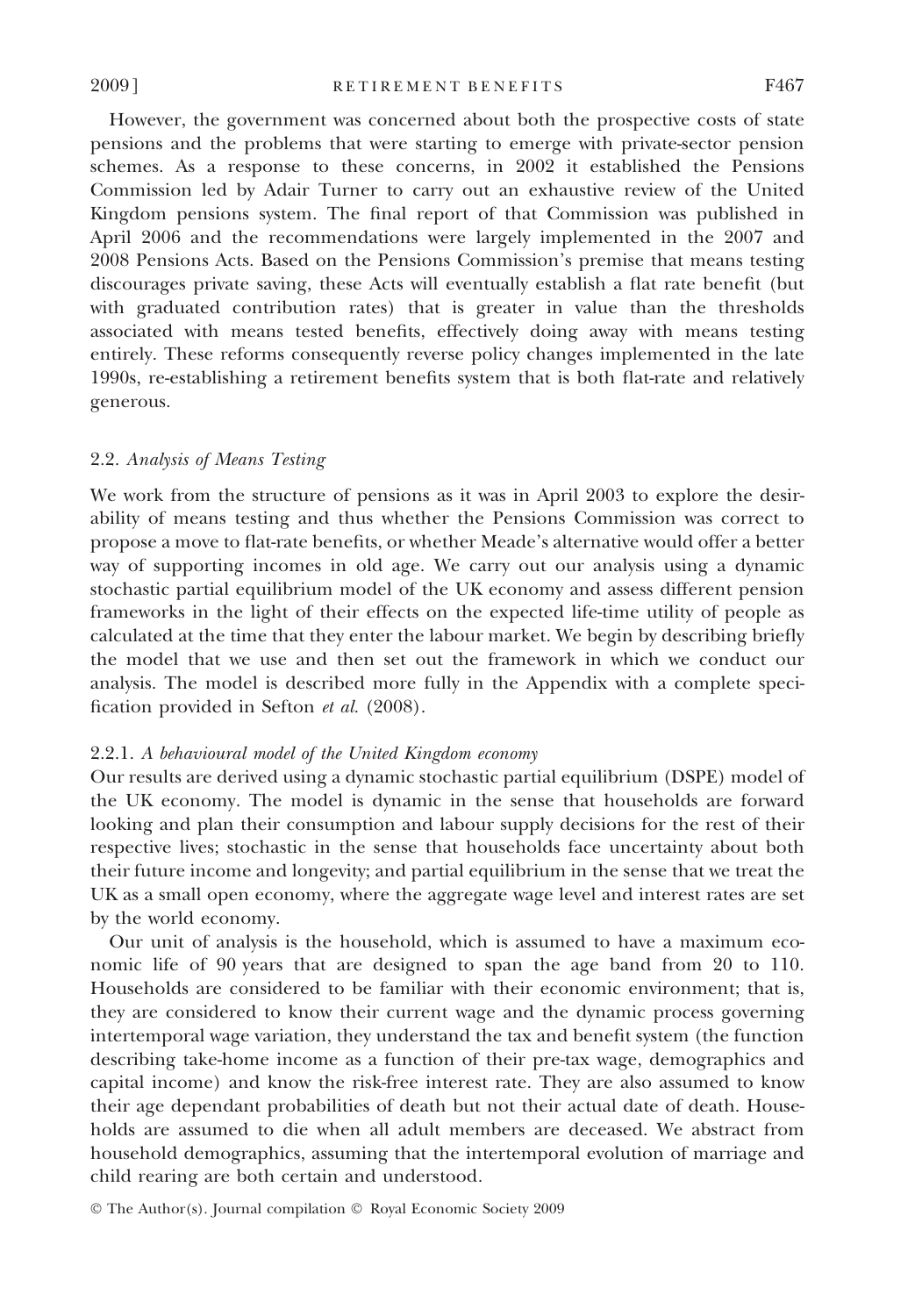Each year, households decide how much labour to supply and how much to consume; these are chosen to maximise expected lifetime utility, subject to the constraint that there is no credit market (so that each household cannot have negative net worth). Preferences over labour/leisure and consumption/saving are described by a standard time-separable constant elasticity utility function:

$$
U_{i,t} = \frac{1}{(1 - 1/\gamma)} \mathbf{E}_t \sum_{j=t}^{110} u \left( \frac{c_{i,j}}{\theta_{i,j}}, l_{i,j} \right)^{1 - 1/\gamma} \delta^{j-t} \phi_{j-t,t}
$$
(1)

$$
u\left(\frac{c_{i,j}}{\theta_{i,j}}, l_{i,t}\right) = \left[\left(\frac{c_{i,j}}{\theta_{i,j}}\right)^{(1-1/\varepsilon)} + \alpha^{1/\varepsilon} l_{i,t}^{(1-1/\varepsilon)}\right]^{\frac{1}{1-1/\varepsilon}}
$$
(2)

where  $E_t$  is the expectations operator,  $c_{i,t}$  is consumption of household *i* at age *t*,  $l_{i,t}$  is leisure,  $\phi_{j-t,t}$  is the probability of living to age j, given survival to age t, and  $\delta$  is the discount factor, which is assumed to be the same for all households and time independent.  $\theta_{i,t} \in R^+$  is adult equivalent size based upon the McClements' scale,<sup>7</sup> which (as implied above) is considered to evolve deterministically. Labour supply is considered to be made between discrete alternatives between ages 20 and 64, with all households forced to retire by age 65 (although they may choose to retire sooner).

The model was calibrated to provide a close approximation to the UK economy as it stood in 2003. In this regard, the tax and benefits system was specified to reflect the April 2003 edition of the Tax Benefit Model Tables (TBMT), which are issued by the Department for Work and Pensions (see http://www.dwp.gov.uk/asd/tbmt.asp). Interest rates were set to 4% and probabilities of mortality were derived from the UK life tables that are published by the ONS. The remaining parameters of the model were adjusted to match moments calculated for a simulated cohort to moments that were estimated from Family Expenditure Survey data covering the period 1971Q1 to 2001Q1 (adjusting sample moments by age for time and cohort effects via the procedure described by Deaton (1997)). The preference parameters derived from this calibration are consistent with estimates reported in the econometric literature. Specifically, the intertemporal elasticity (of total expenditure) was set to  $\gamma = 0.2$  and the (period specific) elasticity of substitution between equivalised consumption  $c_{i,t}/\theta_{i,t}$  and  $l_{i,t}$  was set to  $\varepsilon = 0.58$ . The constant  $\alpha = 1.63$  is referred to as the utility price of leisure and the discount factor,  $\delta = 0.97$ .

Analysis is undertaken by solving the decision problem that is described above for a wide range of household characteristics. The behavioural solutions so obtained are used to generate data for a simulated cohort via Monte Carlo methods. The analysis is based upon the data that are generated for this simulated cohort. Note that this approach ensures that the analysis captures the incentive and welfare effects of households strung out over the income-wealth distribution, rather than focusing upon stylised 'case studies'. This is important in an analysis of means tested retirement

<sup>7</sup> See McClements (1977) on the McClements' equivalence scale and Balcer and Sadka (1986) and Muellbauer and van de Ven (2004) on the use of this form of adjustment for household size in the utility function.

<sup>©</sup> The Author(s). Journal compilation © Royal Economic Society 2009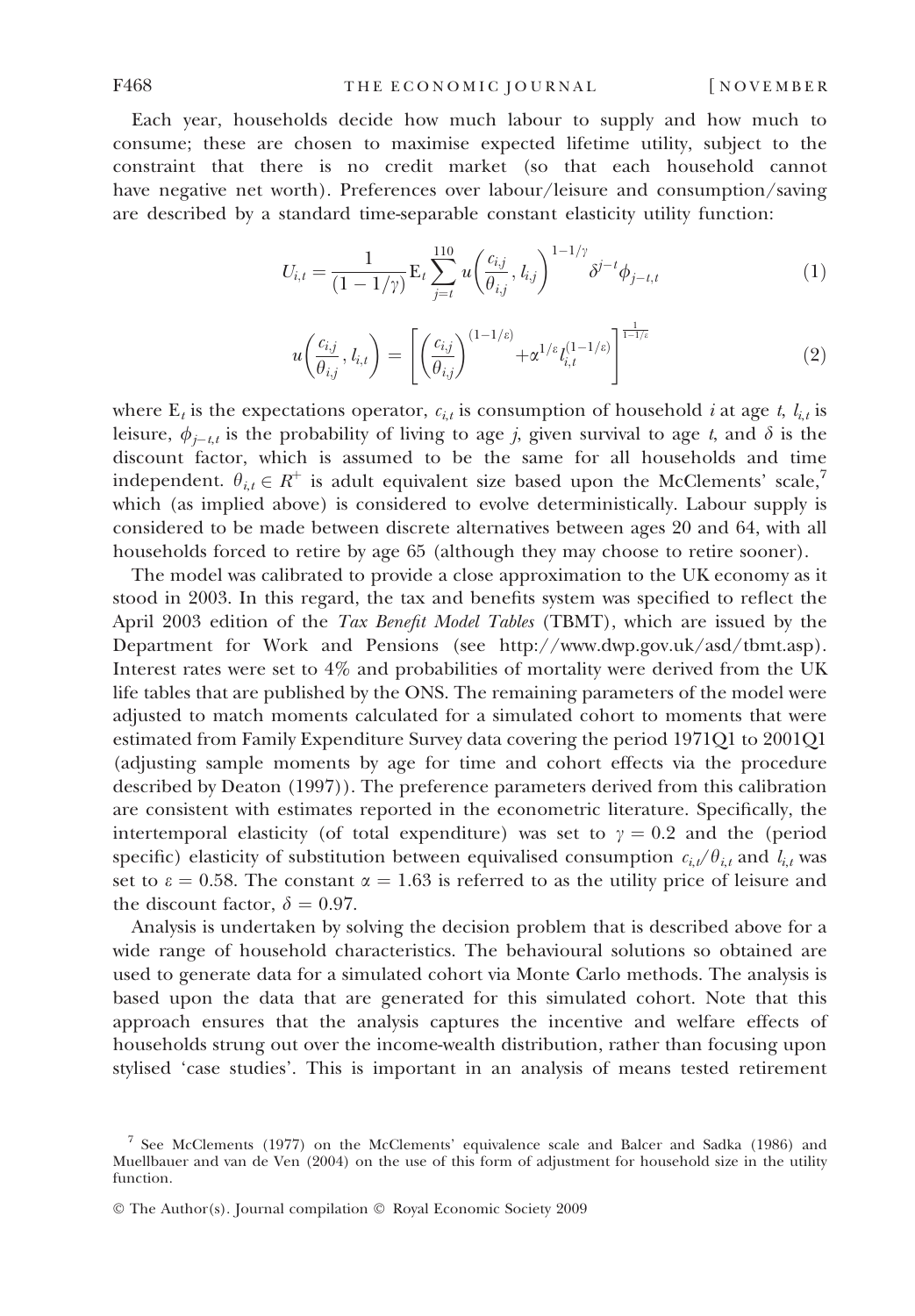benefits, where the implications of alternative policy assumptions depend crucially upon household specific circumstances.

# 2.2.2. Policy choices, welfare and the budget constraint

Our analysis is designed to examine the desirability of a move to flat-rate pensions without means-testing. We start by assuming a structure that is designed to reflect the UK policy environment as it stood in 2003, just prior to the reduction in the withdrawal rate of means tested retirement benefits (introduction of the Pensions Credit). We assume that all households aged 65 or over are eligible to the full flat-rate retirement benefit (basic pension) that was payable at that time; equal to £77.45 per week for a single pensioner and £123.80 per week for a couple (when the median weekly wage of full-time employees was £356). From this basis, we consider preferences (described at length below) over both the value of means tested benefits and the associated withdrawal rates.

When undertaking an analysis of the type that is considered here, it is important to recognise that any increase in the generosity of the pension system must be paid for. To avoid dynamic effects associated with inter-cohort redistribution, we require that alternative pension policies be budgetary neutral from the perspective of the generational account of the youngest cohort (as we assume that marriages are between partners of the same age, there is no ambiguity here). The generational account is defined as the value of all taxes paid minus the value of all benefits received by a given cohort over its entire life, discounted to the start of the economic life of the cohort, which we take to be age 20. In expressing the government budget constraint in this fashion, we ensure that any changes to the pension system are fiscally neutral with respect to each cohort. We can therefore compare the expected welfare of a household over their lifetime in the presence of the different pension regimes.

The mandate of the Pensions Commission required that its recommendations be made in context of the wider tax and benefits system, and we structure our analysis to reflect this. We therefore look at design of the UK public pensions system, where compensating tax adjustments that ensure budget neutrality are specified to leave the remainder of the tax and benefits system broadly intact. Sensitivity analysis is conducted with regard to three alternative tax adjustments that ensure budget balance, by altering the budgetary burden during the working lifetime.

 Imposing a 'poll tax'. This is a vertical translation of the tax schedule, which takes the same fixed value in every period of a household's working life (ages 20–64). Thus, if  $\pounds x$  of tax were paid on an income of  $\pounds y$  in the base economic environment, then  $f(x + d)$  would be paid following the application of a poll tax of  $Ed$ , where the value  $d$  is independent of income y. Although we acknowledge that a poll tax is unlikely to be politically sustainable, it is included here because it provides a reasonable approximation to an increase in retirement age when retirement benefits are flat-rate, as was implemented by the 2007 Pensions Act. This tax adjustment has the added advantage that it does not distort relative prices (so that the returns to labour and to saving are unchanged). It is, however, a regressive method of balancing the government's budget.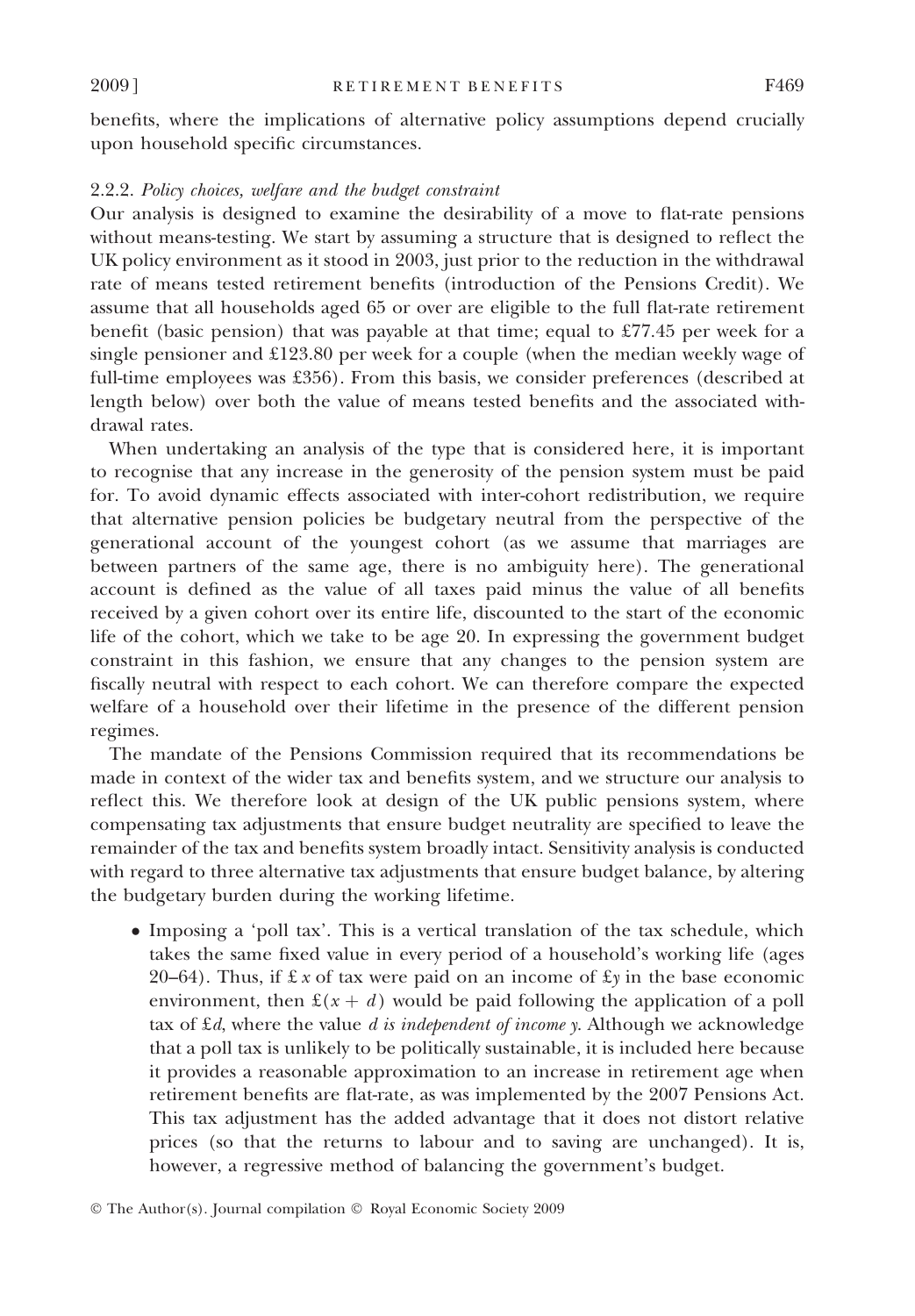- Imposing a 'proportional tax'. This adjustment applies a change to the marginal tax rates that is independent of income, resulting in a flattening (or a steepening) of the tax schedule in every period of a household's working life. We note, however, that care was taken to omit the possibility of marginal tax rates in excess of 100% (poverty traps). Tax and benefits schedules during the working lifetime are modelled as four discrete (though connected) linear segments, with parameters that depend upon household age and demographics. To omit the possibility of poverty traps, we applied the proportional tax to the upper three segments of each tax function. We chose this to be our second case, as it is approximately distributionally neutral (in terms of relative incomes). It does, however, affect relative prices during the working lifetime.
- Adjusting the 'basic rate of tax'. This involved adjusting the effective tax rate associated with the second highest segment of the tax functions used to model the tax and benefits system during the working lifetime. Our focus on this aspect of the policy environment reflects the fact that, historically, the basic rate of tax is one of the most commonly adjusted parameters of the UK tax and benefits system. Over the last 30 years it has varied between 33% and 20%, which gives the impression that it is arguably the easiest adjustment to implement in practice.

The tax adjustments necessary to ensure budget balance for each pension policy counterfactual were calculated using numerical gradient methods.

The simulation model calculates expected lifetime utility at age 20, as a function of a household's initial wealth and wage endowment. Given a joint probability distribution over these two characteristics (estimated from survey data), we can calculate expected household welfare for the population taken as a whole. We refer to measures of expected lifetime utility that are calculated in this way parsimoniously as measures of 'average welfare'. A policy combination, A, that generates a higher measure of average welfare than some other policy combination,  $B$ , is then said to be preferred to policy  $\overline{B}$ . We perform a search based upon this criterion over the value of a means tested retirement benefit and its associated withdrawal rate, conditional on the approach adopted to balance the government budget (as described above). Although the search that is conducted is fairly intensive, we provide no formal proof that our policy design problem is well-behaved. Nevertheless, the numerical results that we report here suggest that the objective function with which we are concerned is well-behaved, in the sense that it does not exhibit substantial discontinuities, nor does it appear to possess multiple peaks. This is an advantage, as our problem is numerically demanding, even within the stylised context that is considered here.

## 3. Results

To restate our objectives, we are interested in two key questions: what does a rational agent model that is designed to approximate prevailing circumstances in the UK imply regarding the preferred structure of state retirement benefits? And, how does the evaluation of alternative pension schemes depend upon the assumed method of financing? Table 1 details the policy parameters that maximise the measures of average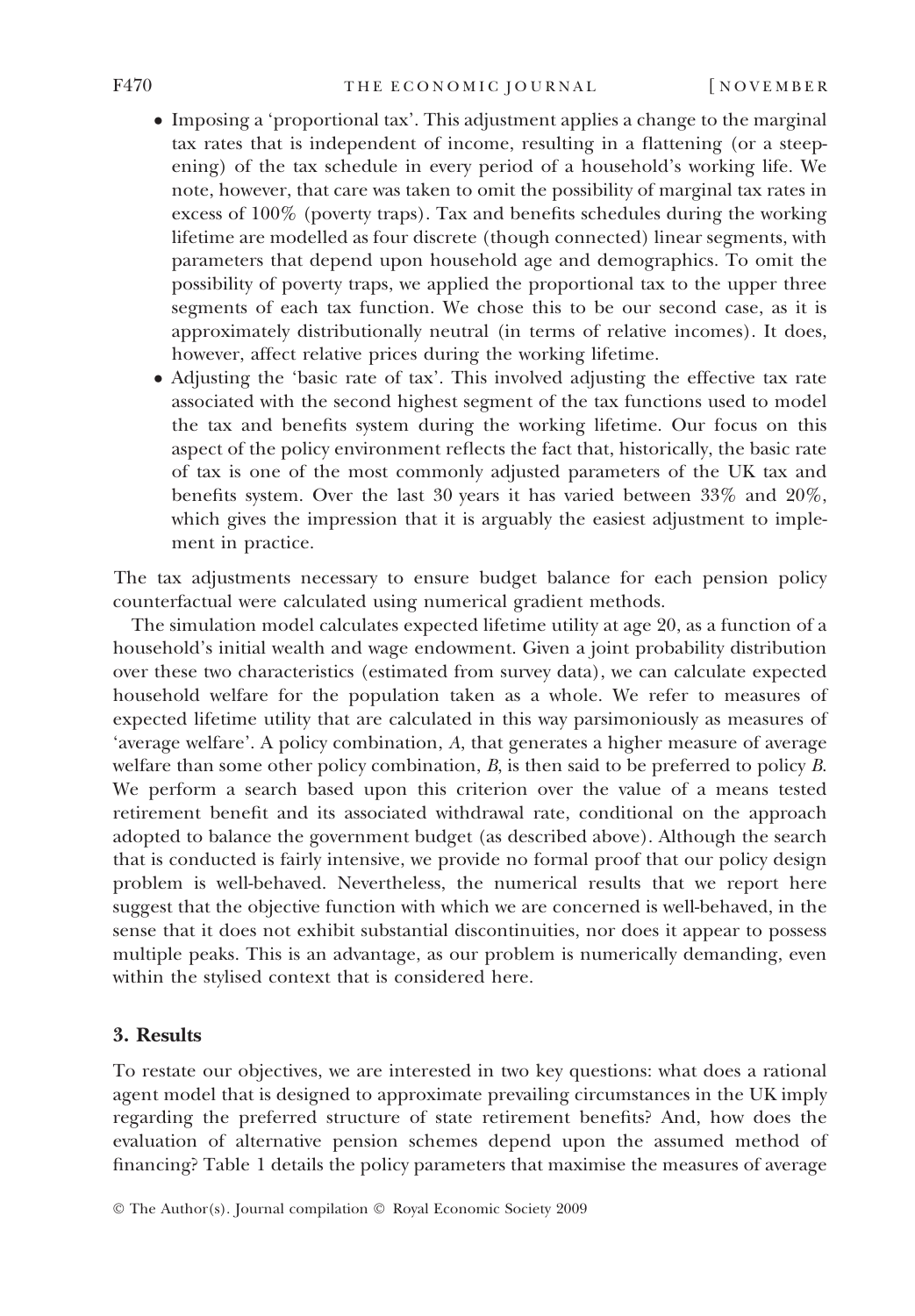| . .<br>w<br>٧<br>v<br>1, 11<br>×<br>۰, |  |
|----------------------------------------|--|
|----------------------------------------|--|

| Tax adjustment used to balance<br>generational account | Value of means<br>tested benefits | Rate of benefit<br>withdrawal |
|--------------------------------------------------------|-----------------------------------|-------------------------------|
| Poll tax of £107.40 per year (in 2003 prices)          | $1.8 \times$ Value in 2003        | 70%                           |
| Proportional tax increase of 2.7%                      | $3.9 \times$ Value in 2003        | 70%                           |
| Increase in the basic tax rate of 2.85%                | $3.0 \times$ Value in 2003        | $60\%$                        |

Prefered Pension System of Representative Household as a Function of the Approach Used to Balance the Government Budget Constraint

welfare that were produced by our analytical framework, under each of the three alternative tax adjustments for budget neutrality. As our analytical framework assumes that all households aged 65 and over receive a flat-rate benefit (equal in value to the basic pension as it stood in 2003), note that the 'value of means tested benefits' that is referred to here is a benefit paid on top of the flat-rate pension.

To clarify the interpretation of the statistics that are reported in Table 1, we summarise the results obtained for the case when budget neutrality is achieved through 'proportional taxation'. In this case, we find that the retirement benefits system that maximises average welfare raises the value of means tested benefits to 3.9 times their value in 2003. Thus, for a single pensioner [pensioner couple], this is equivalent to increasing the maximum award from  $£24.65$  [£32.00] per week, to £96.14 [£124.80] per week. In addition, the flat rate benefit of £77.45 [£123.80] per week for single retirees [retired couples] is paid. By contrast, the median wage of all full-time employees in 2003 was £356 per week. This increase in the value of means tested retirement benefits, relative to the benefits that were payable in 2003, is augmented by a coincident fall from 100% to 70% in the rate at which the benefits are withdrawn in response to private income. To pay for the increase in the generosity of this pension system, it is necessary to raise marginal tax rates across the entire income distribution (excluding those below the lowest tax threshold) by 2.7%. The results for the other two budget rules reported in the Table can be interpreted in a similar manner.

We can immediately make two deductions from the results that are reported in Table 1, which are explored at greater length below.

- 1 Our results suggest in direct contrast to the 2007 Pensions Act that a significant role for means testing in the provision of benefits to the retired is preferred. Rather than decreasing the dependence of the pensions system on means tested benefits, we find that our representative household would prefer to increase the role of means testing.
- 2 The optimal pension regime is strongly conditional on the government budget rule. This highlights the complexity of the problem faced by the Pensions Commission; how to decide upon appropriate reforms to the pensions system, without also being able to recommend on how the system should be funded. The Pensions Commission side-stepped this problem by recommending coincident adjustments to the state pension age. This aspect of the problem is returned to below.

<sup>©</sup> The Author(s). Journal compilation © Royal Economic Society 2009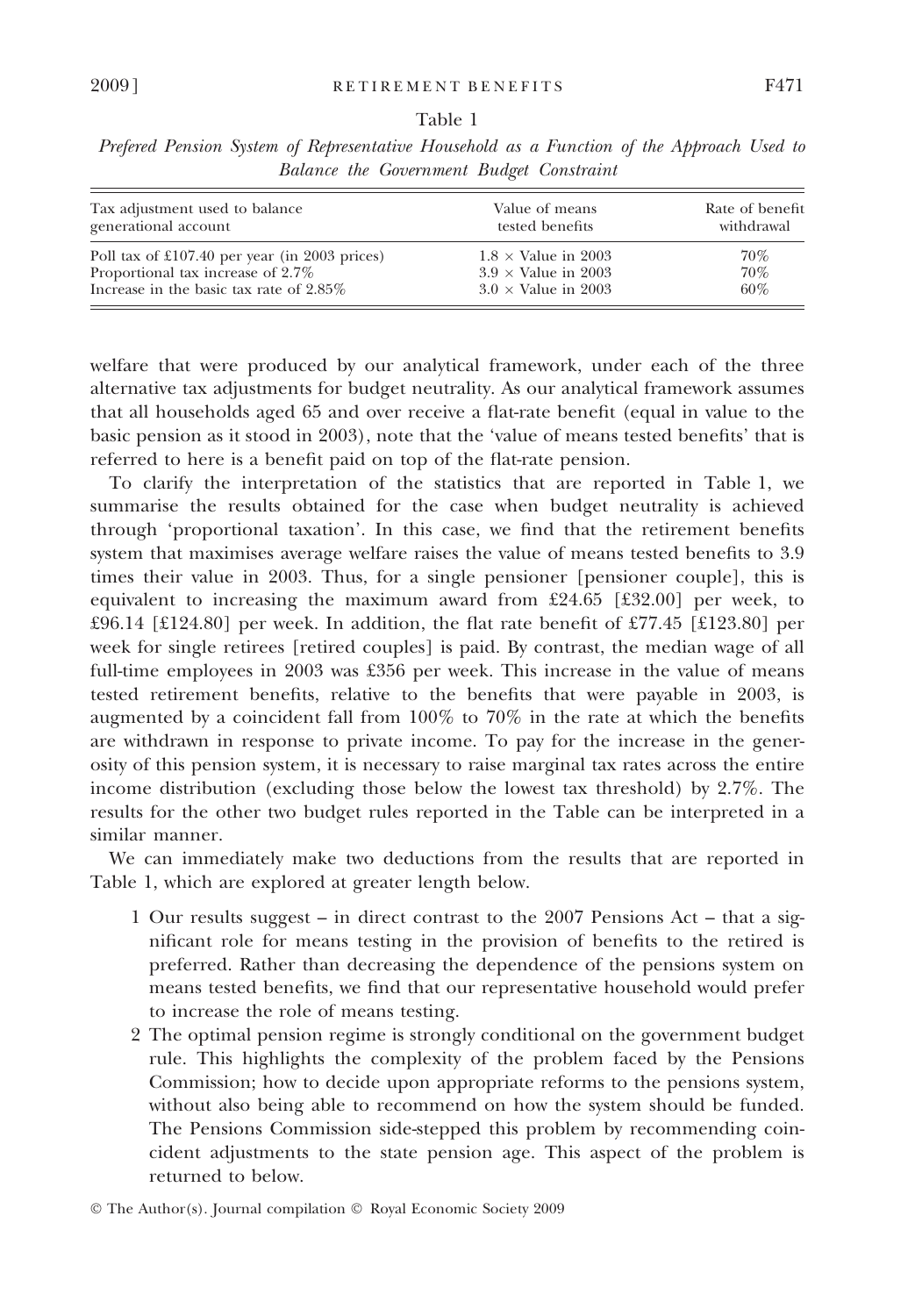The results that are reported here indicate that our analytical framework embodies a strict preference for more social insurance (redistribution) than is currently embodied by UK tax and benefits policy. This is indicated by the large increases in the preferred retirement benefits relative to existing arrangements, and by the variation of the preferred structure in response to the method of benefits financing. Regarding this last point, note that the more progressive is the tax adjustment to ensure budget neutrality, the larger is the preferred means tested retirement benefit. This can be understood in terms of the implied impact on consumption during the working lifetime. Poll taxes interact with the liquidity constraints of our framework to produce the sharpest reductions in consumption during the working lifetime amongst low income households. This reduces the appeal of raising the retirement benefit, an effect that is off-set in the context of a proportional tax adjustment by the larger financial cost that is born by high income households.

We can now briefly comment on the approach adopted in the Pensions Acts (and the Pensions Commission's recommendations) to address the budgetary burden of pension reform. The 2007 Pensions Act addresses the funding burden that is implied by the more generous flat rate retirement benefits that are provided by raising the retirement age. Given the flat rate retirement benefits that the 2007 Pensions Act implies for the long run, this approach to funding retirement benefits is very much like a poll tax applied to people aged between the existing state pensionable age (65) and the new pensionable age (68). It is therefore very unlikely that the enacted reforms will satisfy the demand for greater social insurance that is present in our analysis.

The following subsections report in greater detail the results obtained when budget neutrality is maintained through proportional tax adjustments. These results are qualitatively the same as those that were obtained for poll tax and basic rate tax adjustments.

#### 3.1. Welfare Results in Detail

The influence of pension parameters on the measures of average welfare derived from our analytical framework are displayed in Figure 1. Panel (a) of the Figure reports a contour map of expected lifetime utility as a function of both the value of means tested pension benefits, and the associated withdrawal rate. As the contour map indicates, the profile of welfare effects over the class of pension systems considered here is very nearly concave and reveals a clear maximum. Average welfare is reasonably insensitive to changes in the maximum benefit level between 3.5 and 4.2 times 2003 levels and withdrawal rates of between  $50\%$  and  $90\%$ . Panel (b) of the Figure consequently extends the domain, plotting the horizontal and vertical cross-sections of the surface in Panel (a) as taken through the identified maximum. In this graph, we have measured the welfare difference in terms of the compensating variation with respect to our base pension system (the pension system as it was in January 2003), so as to express differences in monetary rather than utility units. Thus our representative household would be indifferent to starting life with assets of just over £2000 and the pension system as it was in 2003, or no assets and our optimal pension system. The smooth profiles of the welfare measures that are reported in the two panels of Figure 1 give us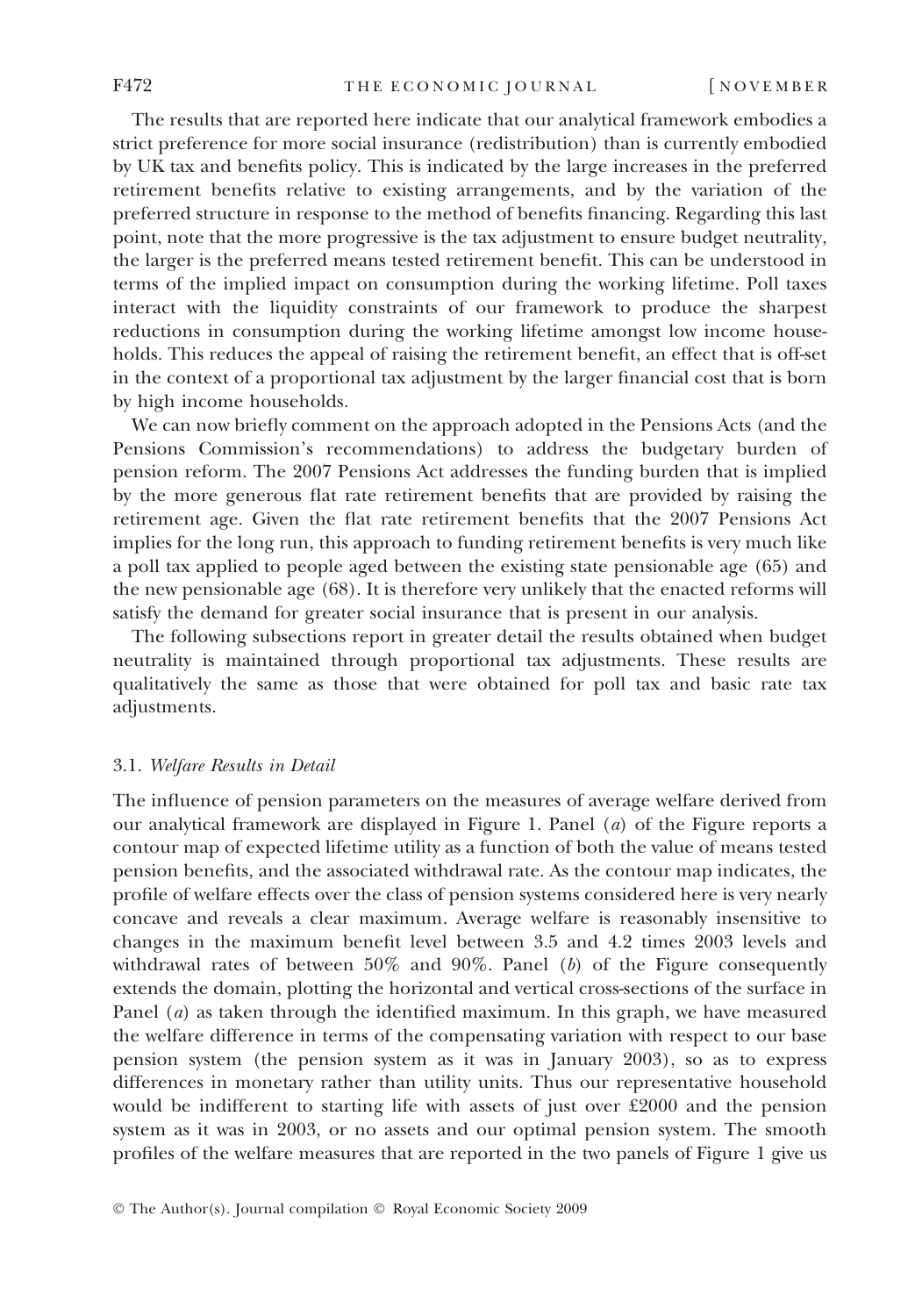

Fig. 1. Changes in Average Welfare Under Alternative Pension Arrangements When Budget Neutrality is Maintained Through a Proportional Tax Increase

Notes: Panel (b) of the Figure reports cross-sectional plots through the local maximum that is identified in Panel (a).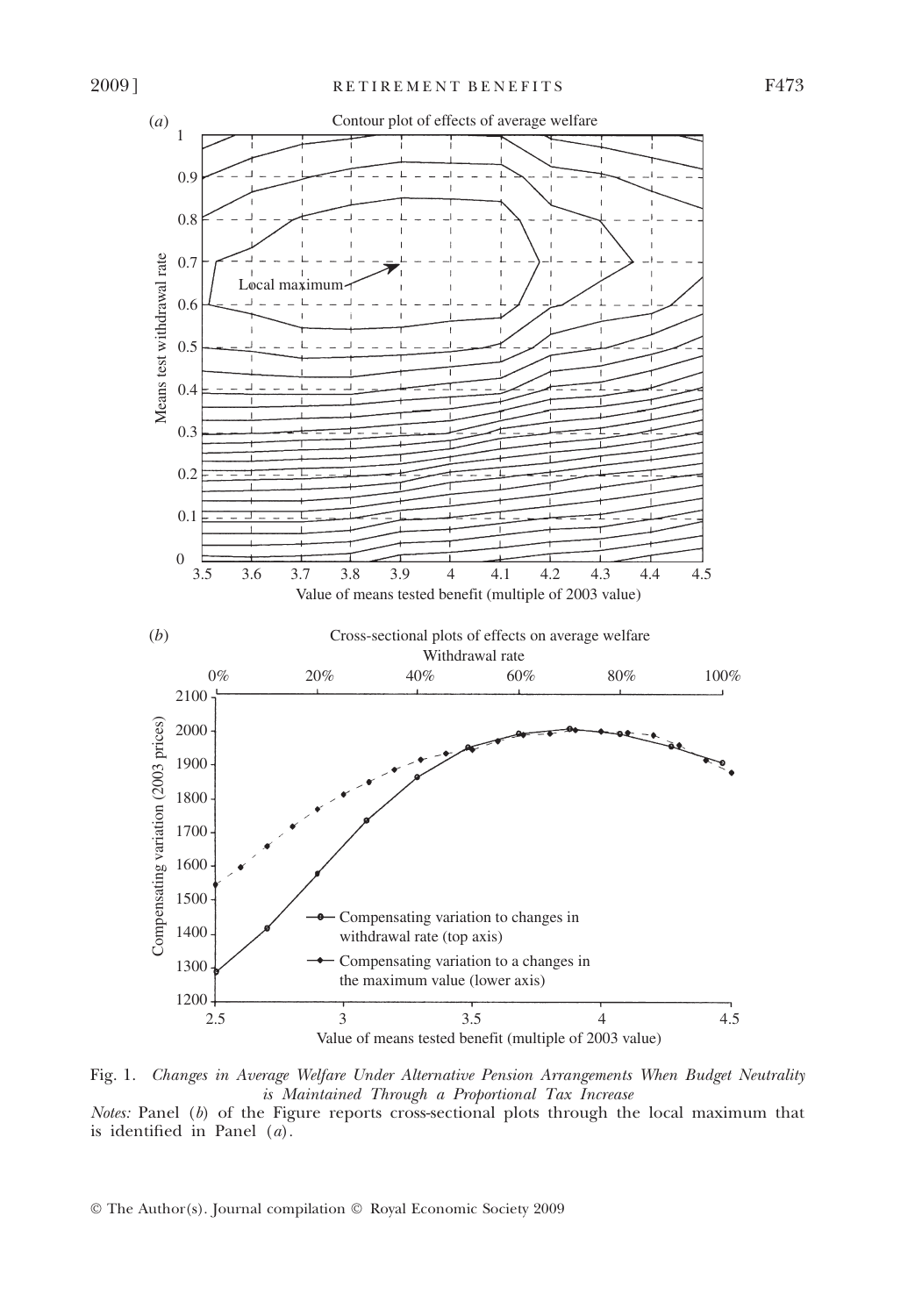confidence that we have identified parameter combinations that approximately maximise the welfare measure with which we are concerned.

Figure 1b also gives an indication of the relative importance to welfare of adjusting the generosity of the pension, relative to the degree of targeting. The results suggest that, although targeting does improve average welfare, it is possible to achieve almost twice the associated welfare gain by increasing the generosity of the means tested retirement benefits. In this respect, our findings support the recommendations of the Pensions Commission; we find that there is a strong preference for higher retirement benefits, even in the absence of means testing.

#### 3.2. Impact on Savings and Labour Supply of Alternative Pension Arrangements

Figure 2a reports the sensitivity of both simulated household savings and labour supply to changes in the generosity of means tested benefits, holding withdrawal rates constant at 70%. Savings are measured with regard to average household wealth held at age 64 (just prior to the state pensionable age), and labour supply is measured by the average number of working years of households in the simulated cohort (so that a value of 40 implies an average retirement age of 60). The Figure indicates that, as the generosity of the means tested retirement benefits is increased, simulated households on average save less and retire earlier. Hence, ceteris paribus, retirement benefits tend to crowd out private saving. If means tested retirement benefits were funded (so that associated payments were made from a financial account sufficient to meet all current and presently accrued claims), then the accrued wealth associated with more generous benefits would offset the coincident fall in private savings, with an ambiguous impact on the national aggregate savings rate. State retirement benefits are not funded, however, and the larger retirement benefits that are preferred in our analytical framework consequently imply a fall in national savings. Given the transparency of this effect, it is perhaps surprising how little attention it has received in the contemporary pensions debate. We do, however, recognise that the rise in the state pensionable age implied by the 2007 Pensions Act will partially offset the fall in national savings that our analysis implies.

Figure 2b reports the sensitivity of household savings and labour supply to changes in the withdrawal rate, keeping the maximum claim constant at the value that maximises average welfare. In contrast to the profiles reported in Panel  $(a)$  of the Figure, the response to means testing withdrawal rates is non-linear. This is because changing the withdrawal rate has a very different impact on households at different parts of the income distribution. At low incomes, a fall in withdrawal rates can encourage some households to save more and work longer as their savings incentives are improved. As private income levels rise, however, the income effect associated with a fall in the benefits withdrawal rate strengthens, relative to the substitution effect, until the point where the income effect starts to dominate.<sup>8</sup> This negative impact of a fall in withdrawal rates on incentives to save and to work is exaggerated by the responses of households

<sup>8</sup> This is because the elasticities of intertemporal substitution in the analysis are less than 1. Almost all empirical studies find elasticities less than 1; Grossman and Shiller (1981), Mankiw (1985) and Hall (1988) report econometric estimates between 0 and 0.4, Blundell *et al.* (1994) report an estimate of 0.75.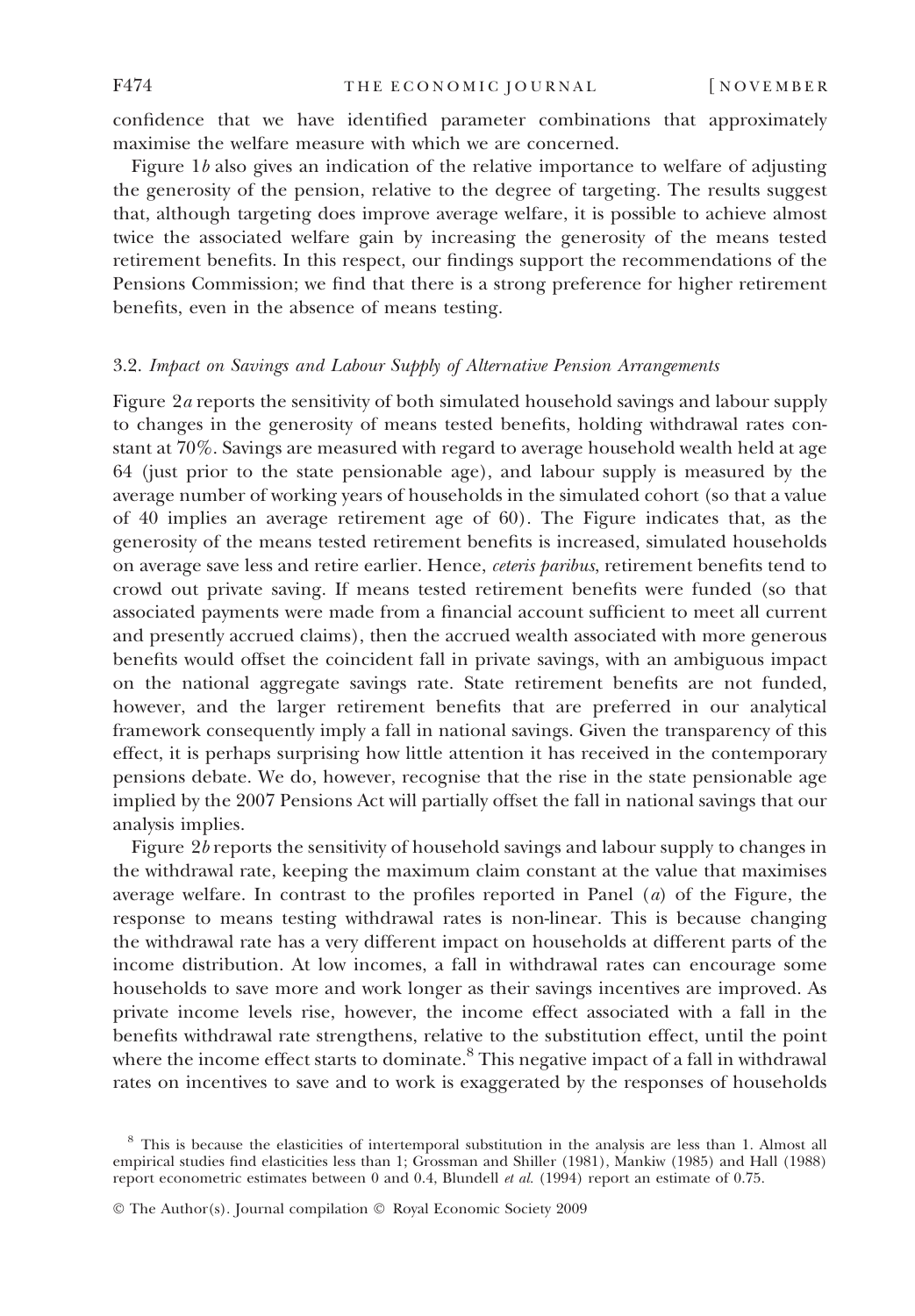

Fig. 2. Average Household Responses to Pensions Policy Counterfactuals when Budget Neutrality is Maintained Through a Proportional Tax Increase

that are made eligible to benefits by the spread of the means test up the income distribution. For these households the income and substitution effects reinforce one another, motivating households to save and work less. Sefton et al. (2008) explore these issues in context of an analytically tractable 2-period model.

Hence, as withdrawal rates fall from 100% to 60%, we find that the increase in savings of the low income groups is of the same order as the decrease in savings of the higher income groups. But as withdrawal rates fall below 60%, we find that the net impact of the higher income group dominates, resulting in a rapid fall in average wealth accrued at age 64. These responses drive the optimal choice in relation to the withdrawal rate.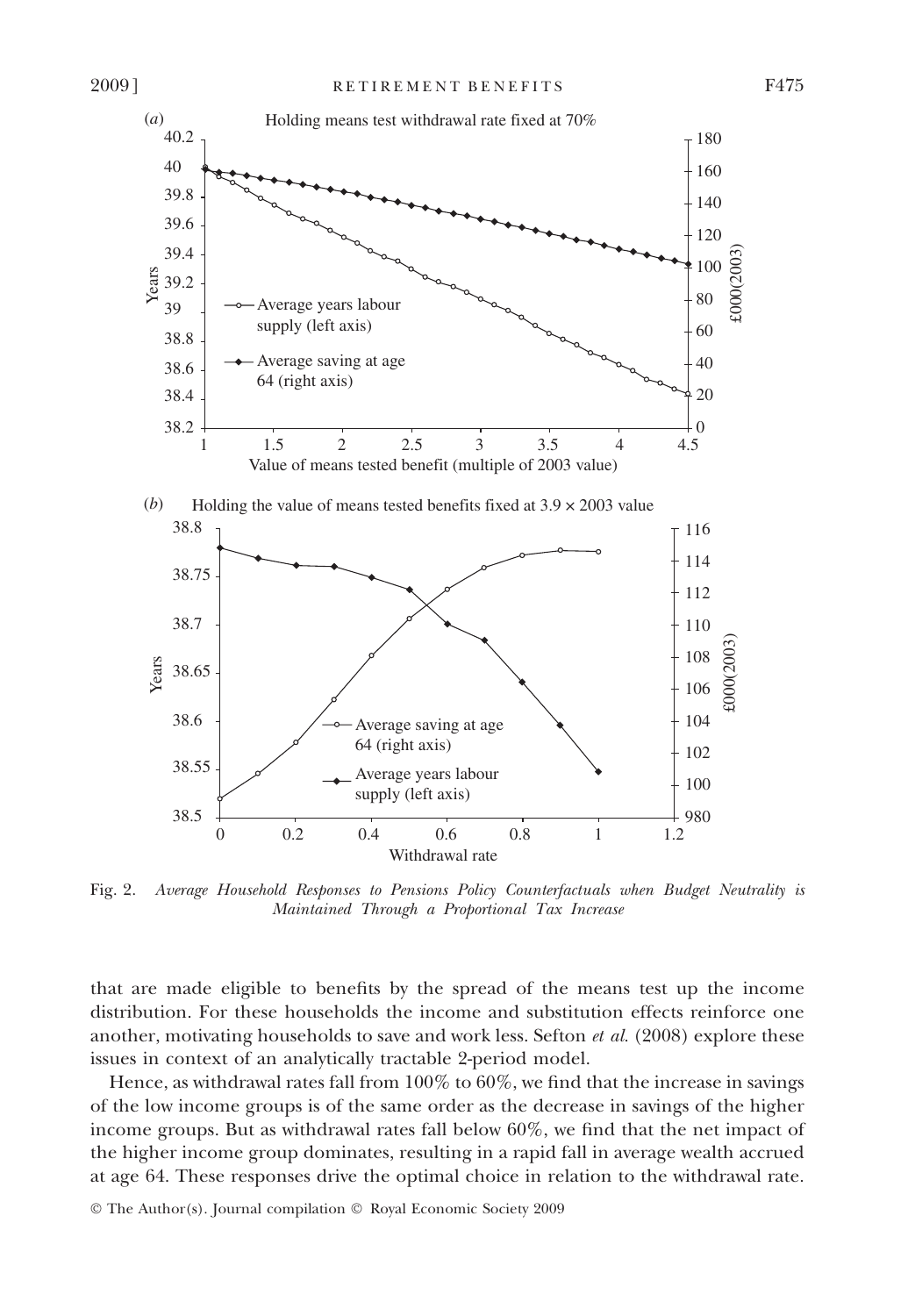## 3.3. Changes in Marginal Tax Rates

The changes in marginal tax rates necessary to achieve budget balance under the different pension regimes are reported in Figure 3. Again, the changes are for crosssections taken through the optimal pension system, as in Figure 1b.

The tax adjustments that are reported here and the behavioural responses that are discussed in subsection 3.2 are closely inter-related. Consider, for example, the effects of a rise in the value of means tested retirement benefits that are reported in Figures 2 and 3. In the absence of behavioural responses, a linear relationship would exist between the value of the means tested benefit and the tax adjustment required to maintain budget balance. As the value of means tested retirement benefits rise, however, simulated labour supply falls. This fall in labour supply can be understood as a response to *both* the increased generosity of the retirement benefits system and the coincident rise in taxes during the working lifetime. As the tax base falls with reduced labour supply, the increase in tax rates required to maintain budget balance increases, resulting in the convexity in the tax profile reported in Figure 3.

A similar approach can be used to interpret the effects of altering the withdrawal rate applied to means tested retirement benefits. Figure 3 indicates that the tax change to maintain budget neutrality is not monotonic with respect to changes in the withdrawal rate – tax rates actually fall (very slightly) when withdrawal rates are reduced from 100% to 90% and rise again as the withdrawal rate is reduced below that level. This is due to the offsetting behavioural effects at different points in the income distribution, as described in subsection 3.2. When withdrawal rates on retirement benefits are very



Fig. 3. The Proportional Tax Change Required to Maintain Budget Neutrality Under Alternative Pension Arrangements

*Notes:* Cross-sectional plots taken through the local maximum that is identified in Panel  $(a)$ of Figure 1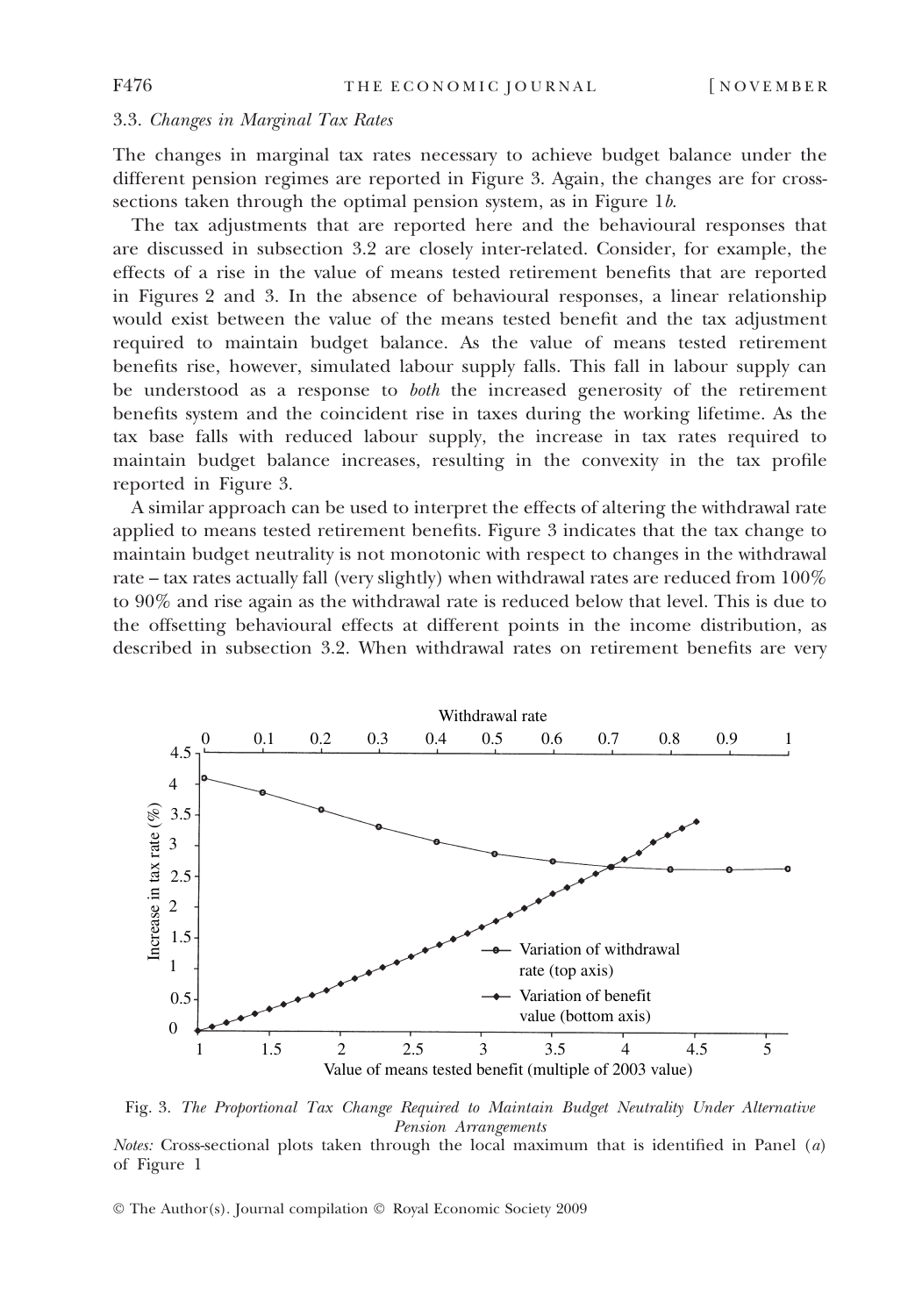high, the aggregate response to a marginal fall in the withdrawal rate is dominated by the responses of low income households to their improved incentives to save and to work. This expands the tax base, so that the policy change effectively pays for itself. As the withdrawal rate on means tested retirement benefits is reduced below 60%, however, income effects dominate in our analytical framework, so that any further reduction in the withdrawal rate can only be purchased by imposing higher tax rates during the working lifetime.

## 4. Conclusions

The recent debate over the future of pensions policy in the UK has crystallised around the recommendations made by the Pensions Commission (2005) in its second report and subsequently enacted through the 2007 and 2008 Pensions Acts. Current plans are to roll back means testing in the provision of retirement benefits, funded through an increase in the state pensionable age from 65 to 68.

In relation to the design of a redistributive tax and benefit system, Meade (1993) suggested that particular care should be exercised to avoid distortions to the price of labour. To avoid distortions to labour, Meade noted, redistribution must be undertaken with respect to non-labour income. He suggested three alternative approaches: a Property Owning Democracy (reduction of existing wealth inequality through effective redistribution); the Social Ownership of Property (the state takes possession of national assets by drawing down government debt); or a Welfare State (income from pay converted to income unrelated to pay through the imposition of taxes and benefits). On the third of these alternatives, Meade (1993, p. 94) suggests that the preferred method of benefits delivery is likely to be based upon a means tested framework (which he referred to as a surcharge), to offset the 'hideously expensive' cost of a flat-rate benefit.

In this article we have taken a new look at the debate regarding the structure of retirement benefits in the UK, focusing in particular on the role of means testing. Our analysis is based on a dynamic stochastic model of the UK household sector and is conducted in the spirit of the optimal tax literature. Our households are forward looking agents who plan their consumption and labour supply over their life-cycle, conditional on the prevailing pension system. Thus we are able to simulate how our households respond under different pension arrangements, and identify who gains and loses in welfare terms under the alternative regimes.

Contributors to the optimal tax literature often stress that great care must be taken when drawing implications for the practical design of tax policy. This caution is understandable in view of the strong assumptions that are necessary to permit analytical tractability. The current analysis is a clear departure from that tradition, as we have chosen to sacrifice analytical tractability to capture aspects of the practical reality that are likely to be important in determining preferences over means tested benefits policy. As such, we place emphasis on both the qualitative and quantitative results that we obtain.

On the qualitative side, our results emphasise the inter-connectedness of the tax and benefits system, and the consequent difficulties that are involved when analysing any one component of the system in isolation. The results that we have obtained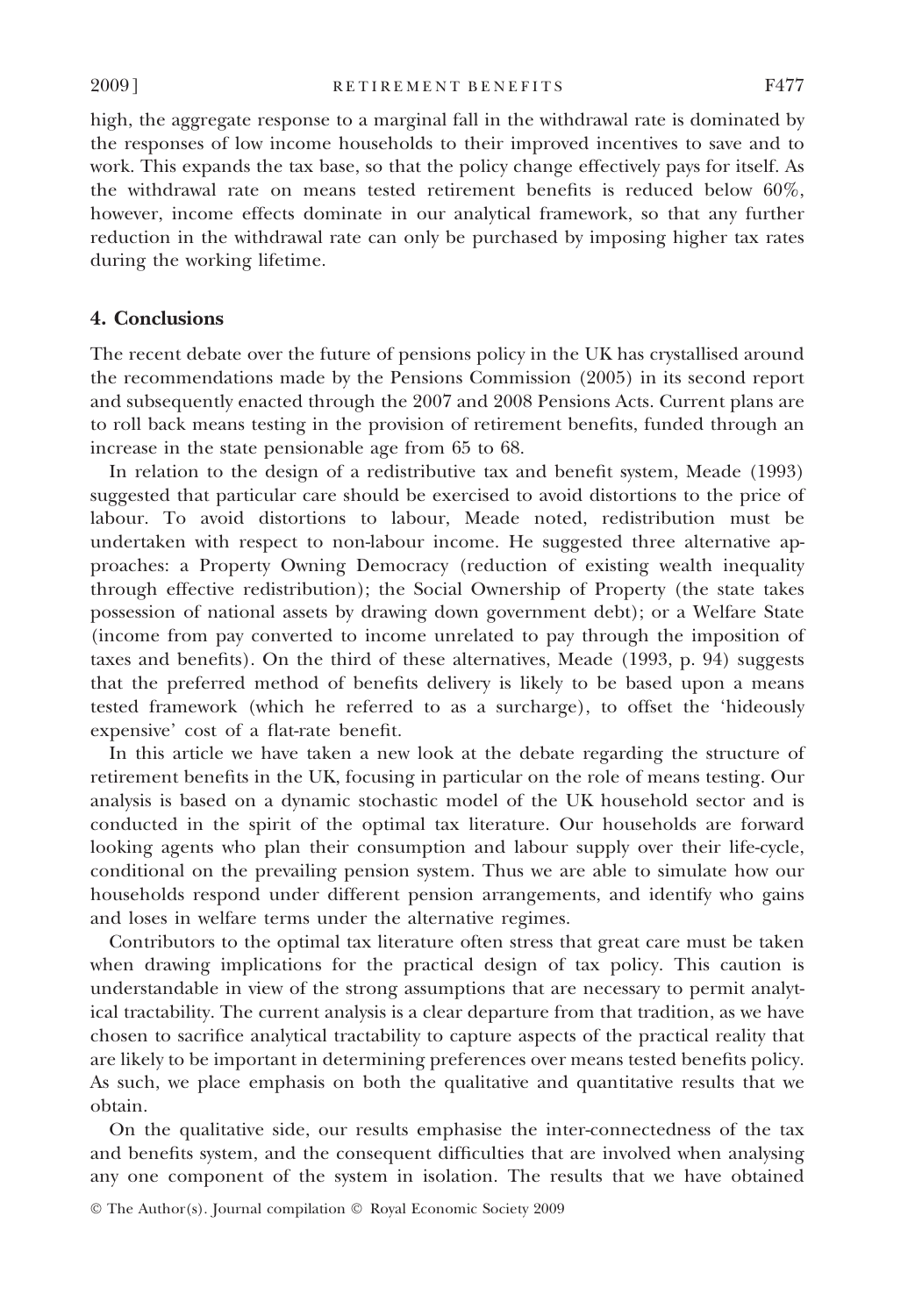indicate that, given a general preference for social insurance (or redistribution), the nature of the tax and benefits system during the working lifetime can have a pronounced impact on the preferred design of benefits in retirement. Given the piecemeal way in which tax and benefits policy tends to evolve in practice, these observations highlight the value of periodic reviews of the tax and benefits system taken as a whole, as conducted by the Meade Review, and currently underway in the Mirrlees Review.

On the quantitative side, our results support the increased generosity of retirement benefits that is implied by the 2007 Pensions Act. However, our support of the reforms embodied by the Acts is only partial. We find a strong demand for additional social insurance (redistribution) than is supplied by the flat-rate pension that is implied by existing legislation. Taking the general structure of the wider tax and benefits system as given (following the mandate of the Pensions Commission), we find that the only way to meet the demand for additional social insurance is to target retirement benefits on those with lower incomes. This finding is unlikely to be sensitive to the increased retirement age implied by the 2007 Pensions Act, which will have an impact that is similar to the poll tax adjustment we explore here. Hence, we find a significant role for a pension surcharge, as advocated by Meade. Our preferred structure would see the maximum value of means tested retirement benefits rise to between 40% and 60% of median household income, with it being withdrawn to the basic pension floor at rates not dissimilar to the 50% rate advocated by Meade.

## Appendix Details of the Model of the United Kingdom Economy

In this Appendix, we provide further details regarding the model that was used to conduct our analysis. As noted above, a full description is provided in Sefton et al. (2008).

#### A.1 The Wealth Constraint

Equation (1) is considered to be maximised, subject to a wealth constraint,  $w_{i,t} \geq 0$  for all households  $i$  of all ages  $t$ . We define total wealth as:

$$
w_{i,t} = \begin{cases} w_{i,t-1} + \tau(l_{i,t-1}, r_{i,t-1}w_{i,t-1} + x_{i,t-1}, n_{i,t-1}^a, n_{i,t-1}^c, t-1) - c_{i,t-1} & \text{if } t \leq t_{SPA} \\ (1-\eta)[w_{i,t-1} + \tau(l_{i,t-1}, r_{i,t-1}w_{i,t-1} + x_{i,t-1}, n_{i,t-1}^a, n_{i,t-1}^c, t-1) - c_{i,t-1}] & \text{if } t = t_{SPA} \end{cases} \tag{3}
$$

where  $r_{i,t-1}$  is the real interest rate,  $n_{i,t}^a$  and  $n_{i,t}^c$  are respectively the numbers of adults and children in a household,  $x_{i,t}$  is private non-property income and  $\tau(.)$  is the tax and benefit function. In practice, total wealth,  $w_{i,b}$  is comprised of housing, pension wealth, safe and risky financial investments, and so on. Demand for these alternative asset classes is affected by a range of considerations, including the associated transactions costs, the uncertainty of investment returns, differential tax treatment and the consumption of housing services. We simplify the analysis by abstracting from the asset allocation problem and leave associated sensitivity analysis as an issue for further research.

At age  $t = t_{SPA}$  (=65 in the analysis), a proportion,  $\eta$ , of household wealth is annuitised at an actuarially fair rate  $\chi$ . The interest rate is assumed to be constant,  $r_{i,t} = r$ . During the working lifetime,  $t < t_{SPA}$ ,  $x_{i,t}$  defines household labour income, equal to  $\varphi(l_{i,t})h_{i,t}$ , where  $\varphi(l_{i,t})$  is the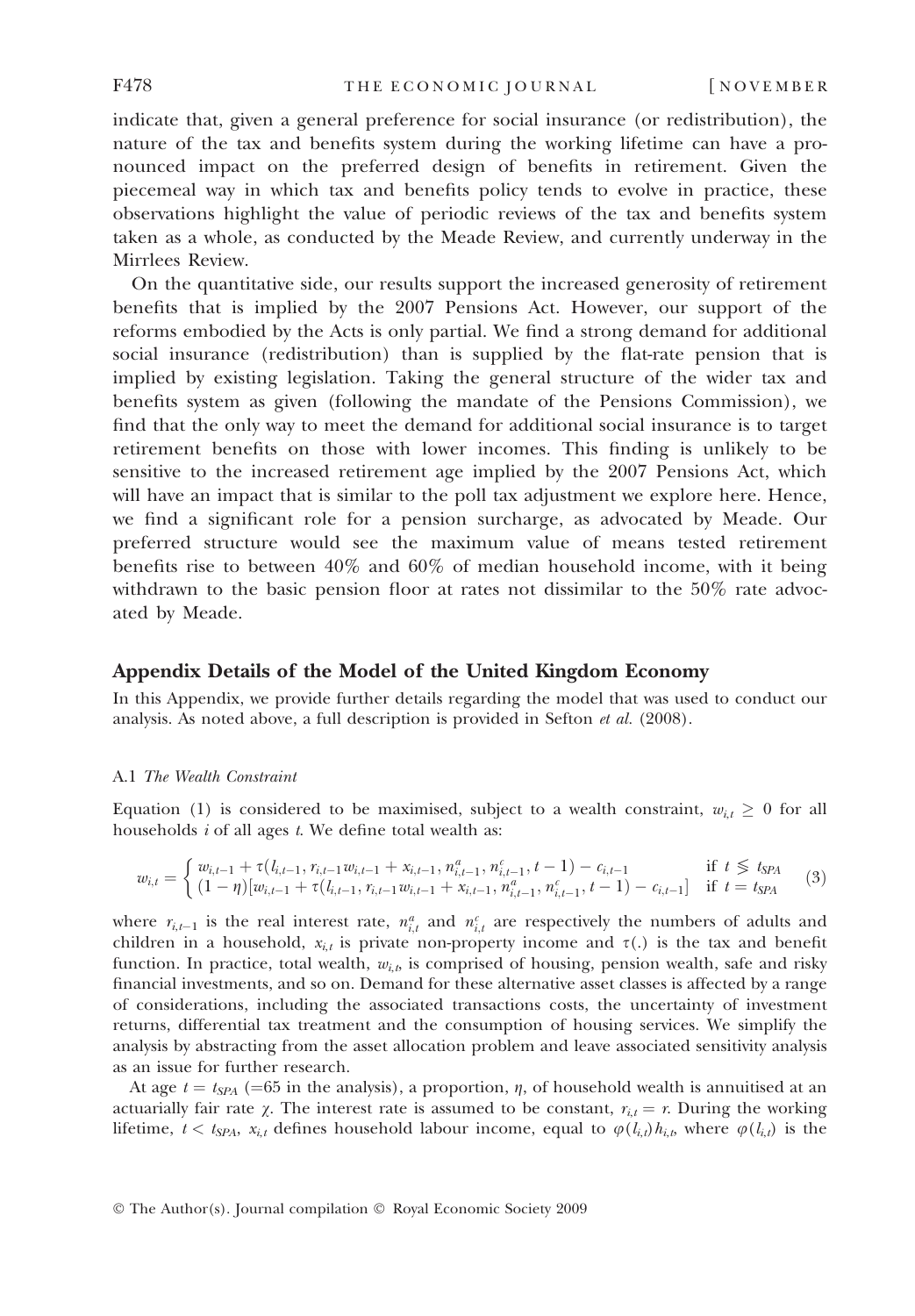$$
x_{i,t} = \begin{cases} \varphi(l_{i,t})h_{i,t} & \text{if } t < t_{SPA} \\ \eta \chi[w_{i,t-1} + \tau(l_{i,t-1}, r_{i,t}w_{i,t-1} + x_{i,t-1}, n_{i,t-1}^a, n_{i,t-1}^c, t-1) - c_{i,t-1}] & \text{if } t = t_{SPA} \\ \frac{[0.5 + 0.5(n_{i,t}^a - 1)]}{[0.5 + 0.5(n_{i,t-1}^a - 1)]} & \text{if } t > t_{SPA} \end{cases}
$$

The function  $\tau$  is a stylised representation of the UK tax and benefit system, and is described in detail in the following subsection.

#### A.2 The Tax Function

The function  $\tau$  is a stylised representation of the UK tax and benefit system, described as a function of the household's pre-tax income, that is its property income  $r_i w_{i,t}$  plus non-property income  $x_{i,t}$  its size  $n_{i,t}^a$  and  $n_{i,t}^c$ , and its age, t. The age dependency assumed for the tax function divides the lifetime into three periods: the working lifetime  $t < t_{IB} = 55$ , early retirement  $t_{IB} \leq t < t_{SPA} = 65$  and retirement  $t_{SPA} \leq t$ . During the working lifetime, the tax function is specified to reflect profiles reported in the April 2003 edition of the Tax Benefit Model Tables (TBMT) issued by the Department for Work and Pensions. The profiles considered take into consideration the impact of income taxes, National Insurance Contributions, the Child Benefit, the Working Tax Credit and the Child Tax Credit. Although this list omits a great deal of the detail of the UK tax and benefits system, it does include the principal schemes that affected healthy families with children during 2003.

The simulated tax function for ages  $t_{IB} \leq t < t_{spa}$  depends upon private income, employment status, age and demographic composition. Simulated households that choose to supply labour for any t,  $t_{IB} \leq t < t_{spa}$ , are treated in the same way as during the working lifetime (described above). The tax treatment applied to a simulated household that chooses not to supply labour and is aged  $t_{IB} \leq t < t_{MIG} = 60$ , is specified to reflect the Incapacity Benefit and income taxes as they stood in 2003/4; between ages  $t_{MIG} \leq t < t_{spa}$  the tax function is specified to reflect the Pension Guarantee (identical for the alternative policy counterfactuals considered here) and income taxes.

The tax function during retirement,  $\tau(.)$ ,  $t \geq t_{\text{spa}}$  is specified to reflect the effect of income taxes, the basic state pension, and means tested benefits. Each of the policy counterfactuals considered for analysis hold the rates and thresholds of income taxes and the basic pension fixed, as they were applied in 2003/04. Alternative policy counterfactuals differ during retirement in the value of, and withdrawal rates applied to means tested benefits.

#### A.3 Income Dynamics

In the first period of the simulated lifetime, age 20, each household is allocated a wage,  $h_{i,20}$ , via a random draw from a log-normal distribution,  $log(h_{i,20}) \sim N(\mu_{20}, \sigma_{20}^2)$ . Thereafter, wages are generated using the stochastic process described by the equation:

$$
\log h_{i,t} = \beta \log h_{i,t-1} + \kappa \frac{(1 - l_{i,t-1})}{(1 - l_W)} + f(t-1) + \omega_{i,t}
$$
\n(4)

where  $f(t)$  is an age-dependent wage growth term,  $\beta$  accounts for time persistence in earnings,  $\omega_{i,t} \sim N(0, \sigma_{\omega}^2)$  is a household specific disturbance term and  $\kappa$  is the return to another year of experience. This model is closely related to alternatives that have been developed in the literature (see Sefton and van de Ven, 2004, for discussion), and has the practical advantage that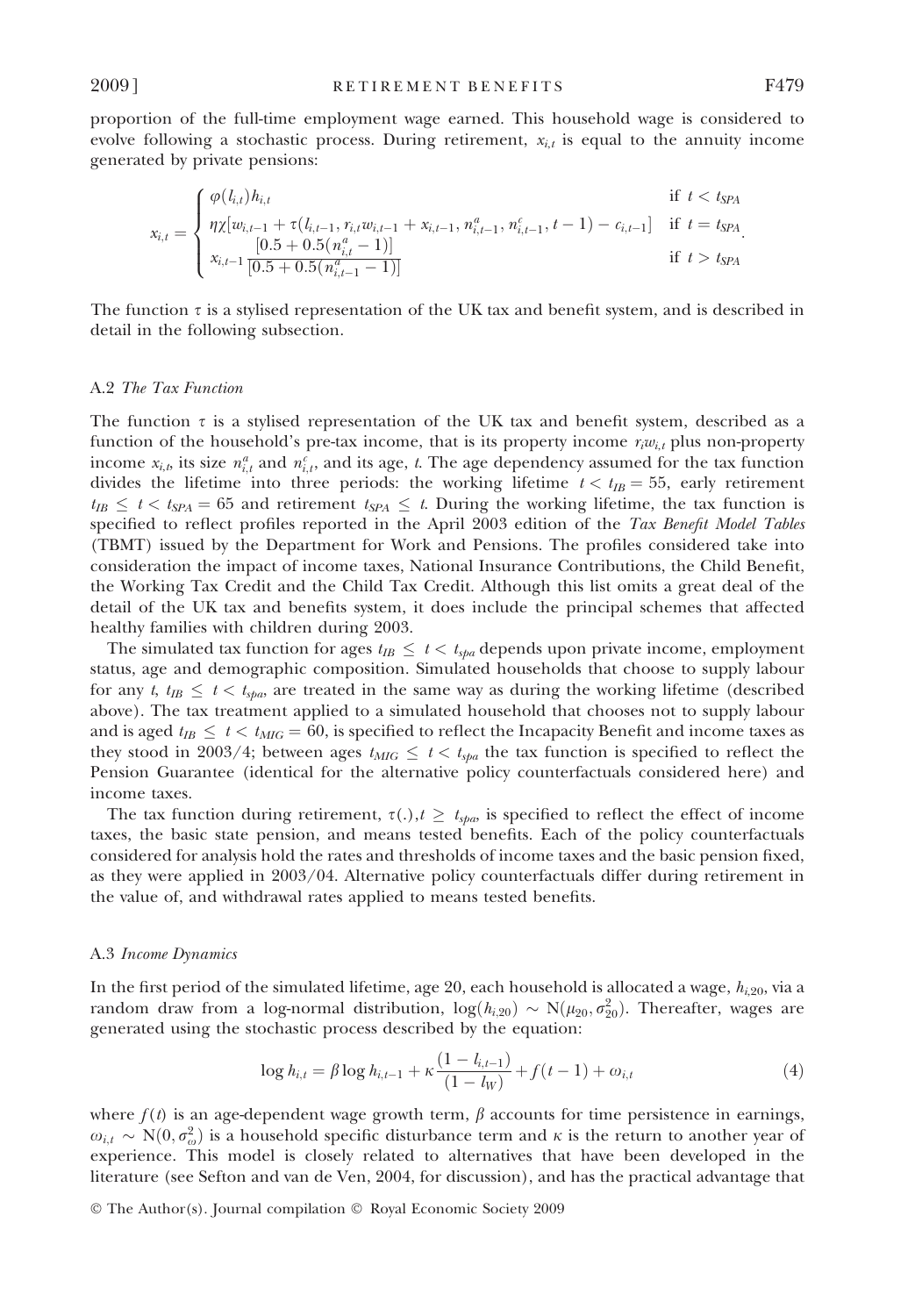it depends only upon variables from the immediately preceding period  $(t-1,h_{i,t-1},l_{i,t-1})$ , which simplifies the endogenous simulation of household savings and labour supply. Furthermore, although the concept of an experience term in a wage regression is not new, its inclusion is an innovation for the related literature (e.g. Low, 2005 and French, 2005).

Imperial College of London, NIESR NIESR

#### References

- Atkinson, A. B. (1996). 'The case for a participation income', The Political Quarterly, vol. 67, pp. 67–70.
- Atkinson, A. B. and Stiglitz, J. E. (1976). <sup>'</sup>The design of tax structure: direct versus indirect taxation', *Journal of* Public Economics, vol. 6, pp. 55–75.
- Attanasio, O., Low, H. and Sanchez-Marcos, V. (2005). 'Female labor supply as insurance against idiosyncratic risk', Journal of the European Economic Association, vol. 3, pp. 755–64.
- Balcer, Y. and Sadka, E. (1986). 'Equivalence scales, horizontal equity and optimal taxation under utilitarianism', Journal of Public Economics, vol. 29, pp. 79–97.
- Banks, J. and Diamond, P. (2008). 'The base for direct taxation', Institute of Fiscal Studies Working Paper.
- Banks, J., Blundell, R. and Tanner, S. (1998). 'Is there a retirement-savings puzzle?', American Economic Review, vol. 88, pp. 769–88.
- Blundell, R., Browning, M. and Meghir, C. (1994). 'Consumer demand and the life cycle allocation of household expenditure', Review of Economic Studies, vol. 61, pp. 57–80.
- Browning, M. and Meghir, C. (1991). 'The effects of male and female labor supply on commodity demands', Econometrica, vol. 59, pp. 925–51.
- Deaton, A. (1997). The Analysis of Household Surveys, Baltimore, John Hopkins University Press.
- Diamond, P. A. and Mirrlees, J. A. (1978). 'A model of social insurance with variable retirement', Journal of Public Economics, vol. 10, pp. 295–336.
- DWP (2002). The Pension Credit: long term projections.
- DWP (2006). Security in Retirement: Towards and New Pensions System, Norwich: The Stationery Office.
- French, E. (2005). 'The effects of health, wealth, and wages on labour supply and retirement behaviour', Review of Economic Studies, vol. 72, pp. 395–427.
- Grossman, S. J. and Shiller, R. J. (1981). 'The determinants of the variability of stock market prices', American Economic Review, vol. 71, pp. 222–7.
- Hall, R. E. (1988). 'Intertemporal substitution in consumption', NBER Working Paper, No. W0720.
- Hills, J. (2003). 'Inclusion or insurance? National Insurance and the future of the contributory principle', LSE STICERD Research Paper No. CASE 068.
- HM Treasury (2001). Pre-Budget Report.
- HM Treasury (2008). Pre-Budget Report: Annex B, Command Number 7484.
- Leland, H. E. (1968). 'Saving and uncertainty: the precautionary demand for saving', *Quarterly Journal of* Economics, vol. 82, pp. 465–73.
- Low, H. (2005). 'Self-insurance in a life-cycle model of labour supply and savings', Review of Economic Dynamics, vol. 8, pp. 945–75.
- Low, H. and Maldoom, D. (2004). 'Optimal taxation, prudence and risk-sharing', Journal of Public Economics, vol. 88, pp. 443–64.
- Mankiw, N. G. (1985). 'Consumer durables and the real interest rate', Review of Economics and Statistics, vol. 62, pp. 353–62.
- McClements, L. (1977). 'Equivalence scales for children', Journal of Public Economics, vol. 8, pp. 191–210.
- Meade, J. E. (1993). Liberty, Equality and Efficiency, New York, New York University Press.
- Mirrlees, J. A. (1971). 'An exploration into the theory of optimum income taxation', Review of Economic Studies, vol. 38, pp. 175–208.
- Mirrlees, J. A. (1974). 'Notes on welfare economics, information, and uncertainty', in (M. Balch, D. McFadden and S. Wu, eds,), Essays on Economic Behaviour Under Uncertainty, Amsterdam, North Holland.
- Muellbauer, J. and van de Ven, J. (2004). 'Estimating equivalence scales for tax and benefits systems', NIESR Working Paper No. 229.
- Pension Protection Fund (2009). PPF 7800 Index. Available at http://www.pensionprotectionfund.org.uk/ ppf\_7800\_january\_09.
- Pensions Commission (2005). A New Pension Settlement for the Twenty-First Century the second report of the Pensions Commission, Norwich: The Stationery Office.
- Pirttilä, J. and Tuomala, M. (2007). 'Labour income uncertainty, taxation and public good provision', Economic Journal, vol. 117, pp. 567–82.